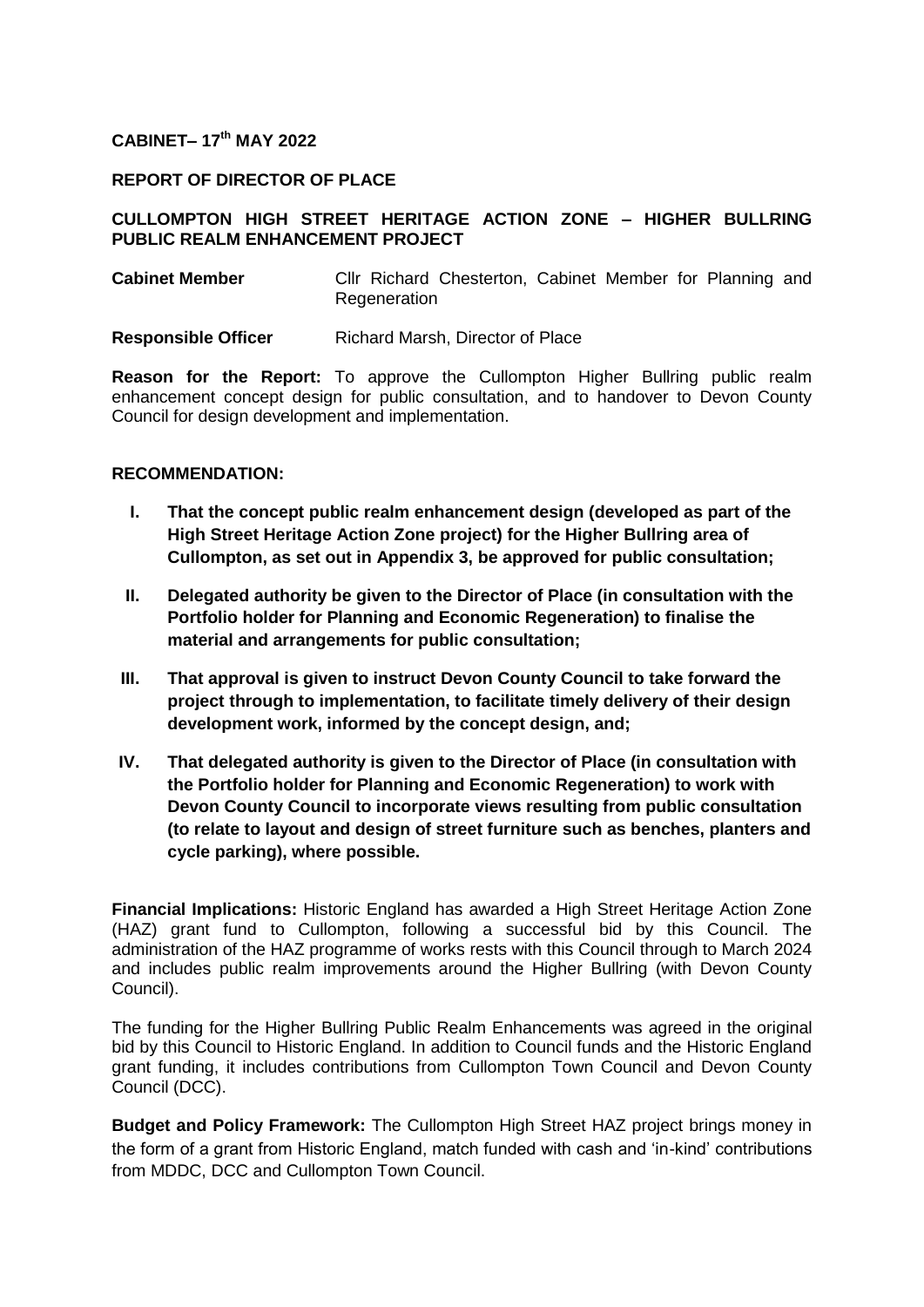A public realm design consultant team were appointed in September 2021 following a competitive tender process. A report on the procurement process went for Cabinet approval on the 3rd August 2021.

Following MDDC sign off of the concept design intended to be achieved through this report, the design is to be passed to Devon County Council for detailed design development, any necessary Traffic Regulation Orders, and tendering. Construction work would also ultimately be undertaken by the County Council. This is set out in the original budget as set out in the successful funding bid to Historic England. Devon County Council would continue to work closely with Mid Devon District Council as lead partner, and Historic England as funding partner, in taking this project forward.

Legal Implications: It is anticipated that the proposed public realm works would fall under Permitted Development Rights (Part 9 and/or Part 12 of the Town and Country Planning [General Permitted Development] England Order 2015).

Notwithstanding this, a two-stage public consultation is set out, similar to the process as set out in the Council's adopted Statement of Community Involvement (July 2020). The first stage of public consultation concluded last year and this forms the basis for the initial design to pass through Stage 2 consultation process.

**Risk Assessment:** The Higher Bullring public realm enhancement is a key project with regard to the High Street HAZ programme. It is part of the agreement with Historic England, and any delays to it could have a detrimental effect on the partnership with them.

The work of the HAZ builds on work undertaken as part of the draft Cullompton Town Centre Masterplan, which identifies public realm enhancement works to the Higher Bullring and Fore Street areas as key projects and opportunities.

Further, the newly adopted Cullompton Conservation Area Appraisal and Management Plan (CAMP) has identified the Higher Bullring as a key character area, with a historic streetscape, significant historic buildings, and a listed War Memorial and feature trees. It has identified that the redesign and reinvigoration of this space is Management Plan Principle 7.

Failure to support regeneration of the Cullompton Town Centre could lead to deterioration in commercial activity, a less vibrant centre, less coordinated development and uncertainty over essential infrastructure. The COVID-19 pandemic has further introduced a long term risk to economic prosperity. The masterplan will need to take into account this change in economic circumstances; confirming the need to complete this work as being ever more vital.

Key risks associated with the Higher Bullring public realm enhancement project include:

- The challenging timeframe set out as part of the original High Street Heritage Action Zone successful bid, which requires the design completed and all associated works undertaken by March 2024. This is requiring all project partners to work together proactively to meet the necessary timeframes;

- The risk to the project resultant from the delays to the proposed Cullompton Eastern Relief Road have been considered and where possible mitigated. The original HSHAZ project programme allowed for the Relief Road to be operational ahead of the Higher Bullring enhancement works. However, the consultant design team were asked to design a scheme that could be delivered in advance of the Relief Road while still meeting original project objectives, and could be expanded in the future.;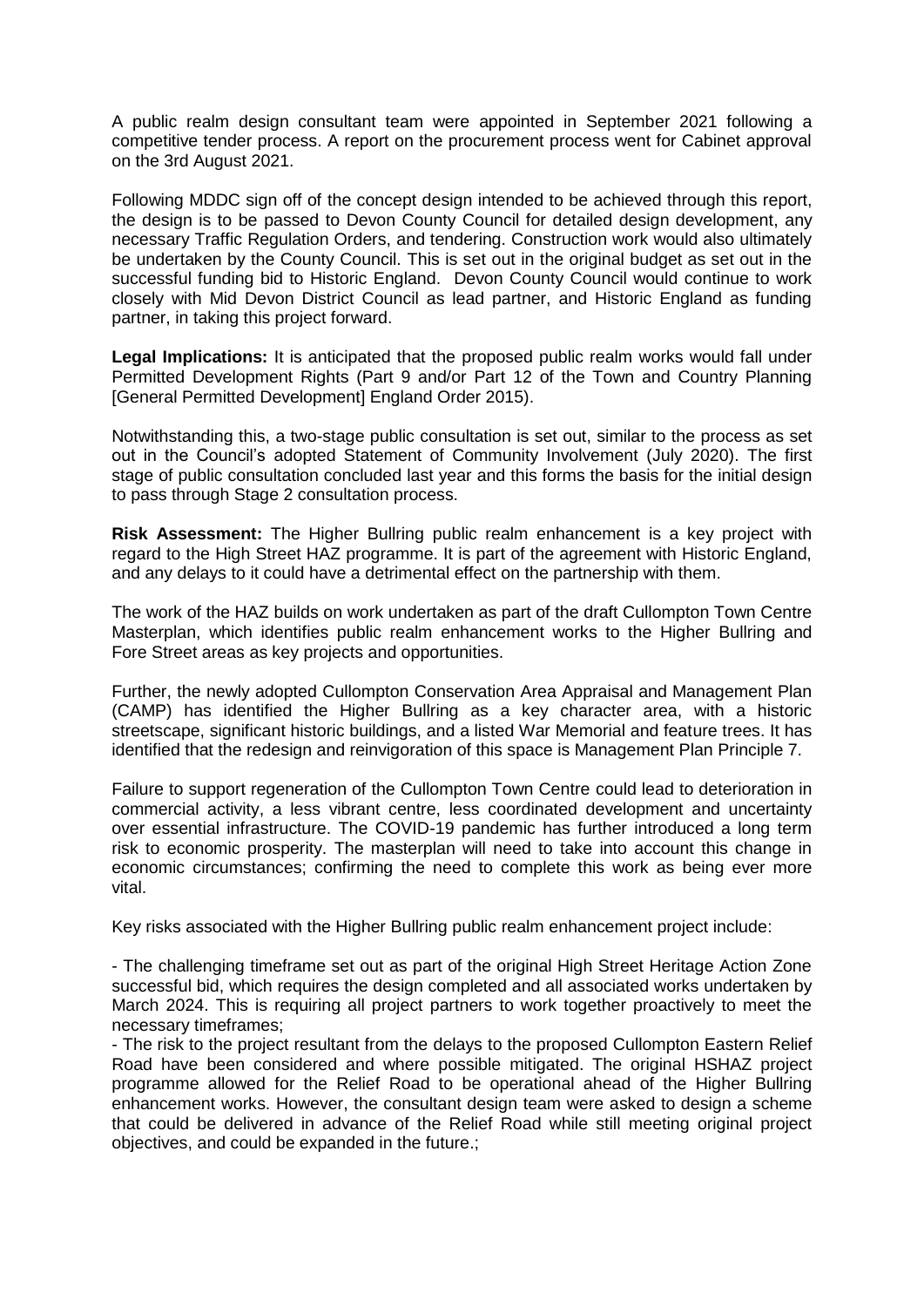- Fluctuation and uncertainty around construction costs with current market conditions over the remainder of the project lifetime. These costs will continue to be monitored and reviewed with partners.

The recommendations set out within this report seek to secure approval to progress the scheme that has been developed over the previous months with the professional team having developed proposals based on technical analysis, public engagement and member discussions. As set out later within the report, it has proved challenging to balance competing interests within the town and around the Bullring/War Memorial site given the considerable number of activities that take place within a small geographical area of the town. However, despite this, the option developed and proposed for delivery is considered to best balance those competing interests whilst realising the broad objectives of the project; to deliver an enhanced Bullring space.

Should approval not be given to proceed with the scheme, the timetable for delivery and expenditure of the funding means that it will be difficult to progress an alternative within the lifetime of the available grant funding. This would mean that the funding would have to be returned to Historic England as it cannot be deployed to other aspects of the project. Furthermore; any alternative scheme would also face similar challenges in balancing competing uses for the Bullring space and, with this in mind, the proposed scheme is recommended for approval and progression.

**Equality Impact Assessment:** The appointed public realm design team are required to ensure their design is '*fully accessible and inclusive to everyone, including in terms of mobility and visually impaired'.* An overarching project aim is to ensure that the enhancement design '*delivers a coherent and unifying design for the whole study area that meets the current and future needs of the community'.*

DCC would undertake all necessary highways safety audits during the course of their work and would also need to satisfy their own equality standards.

The Stage 2 consultation will be undertaken in accordance with the principles set out in the adopted Mid Devon Statement of Community involvement (July 2020).

**Impact on Climate Change:** The appointed public realm design consultants are considering how the design proposals can help to mitigate impact on climate change, and how the design can support Mid Devon to become carbon neutral by 2030.

**Relationship to Corporate Plan:** The Cullompton High Street Heritage Action Zone project contributes to all of the Council's corporate plan priorities: Homes, Environment, Community and Economy.

#### **1.0 Introduction: Background**

1.1 The High Streets Heritage Action Zone programme, which is being delivered by Historic England, is a £95 million programme to unlock the potential of high streets across England, fuelling economic, social and cultural recovery and breathing new life into high streets for future generations. Approximately 60 high streets have been offered funding to give them a new lease of life. The lead partners in each place (mostly local authorities) are working with Historic England to develop and deliver schemes that will transform and restore disused and dilapidated buildings into new homes, shops, work places and community spaces, restoring local historic character and improving public realm.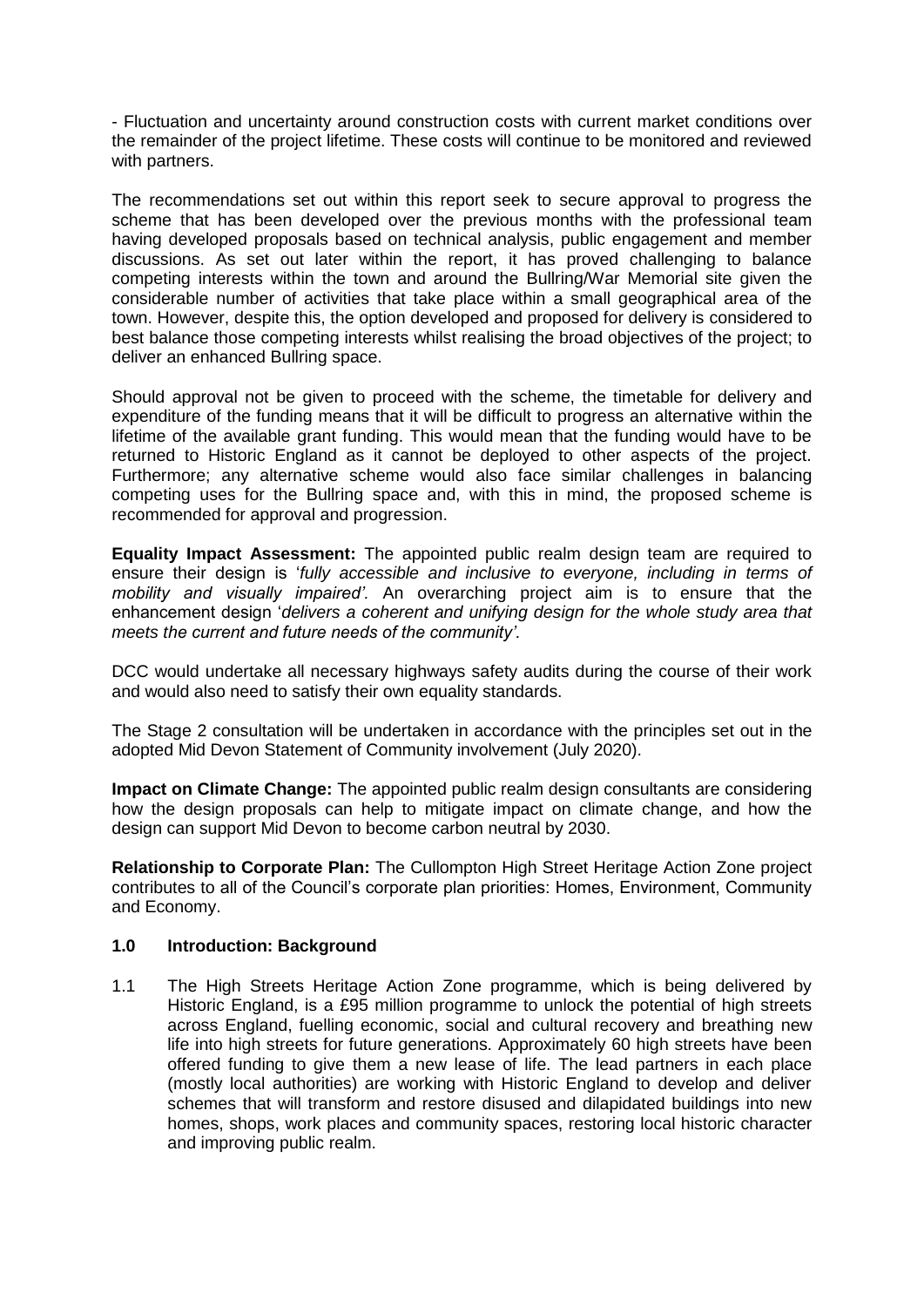## **2.0 The HSHAZ Public Realm Enhancement Project**

- 2.1 The Cullompton Higher Bullring public realm enhancement project, delivered as part of the High Street Heritage Action Zone, has the following objectives as set out in the original Delivery Plan agreed with Historic England:
	- Enhance the heritage setting of the town centre;
	- Reduce the dominance of motor vehicles;
	- Provide an extended space for community events and cultural activities while providing a focus for civic pride.
- 2.2 The focus for consultants appointed was to develop a deliverable and standalone first phase funded as part of the HSHAZ project focussed around the War Memorial which would facilitate longer term improvements to the town centre. Therefore the consultants were also asked to consider a vision plan for the whole town centre as part of their work so that key dependencies across the study area were understood. This would build on the Town Centre Masterplanning work. It was also important that the HSHAZ funded first phase did not compromise flexibility and ability of future traffic management options to respond to the town's growth. The HSHAZ funded phase needed to be standalone in delivering clear benefit while supporting the longer term town centre objectives.
- 2.3 The consultants are developing the first phase of works using the HSHAZ funding, and it is expected that work will proceed ahead of any future delivery of the Cullompton Town Centre Relief Road (CTCRR).
- 2.4 The purpose of this report is to set out the concept design undertaken and seek approval to proceed to the next steps of the project.

#### **3.0 High Street Heritage Action Zone (HSHAZ) Project Update**

- 3.1 At the meeting of Cabinet on 7th March 2019 it was resolved that delegated authority be given to the Deputy Chief Executive (S151) in consultation with the Cabinet Member for Planning and Economic Regeneration and the Cabinet Member for Housing to submit a further Expression of Interest (or equivalent) if the opportunity presented for the regeneration of Cullompton's historic High Street through the Heritage element of the Future High Streets Fund and to determine the financial amount sought under the fund.
- 3.2 The Expression of Interest submitted to Historic England for Cullompton was successful, and included a public realm enhancement project around the Higher Bullring area of Cullompton, a building grants scheme, a Cultural Programme and other associated projects.
- 3.3 The successful Expression of Interest led to the appointed of a High Street Heritage Action Zone Project Officer and to the establishment of the Town Centre Regeneration Partnership Group. This group has also overseen the development of the draft Cullompton Town Centre Masterplan, which is also an important document to support the HSHAZ project.
- 3.4 MDDC acts as the lead partner and accountable body for the programme. The scheme is managed under our financial and legal regulations.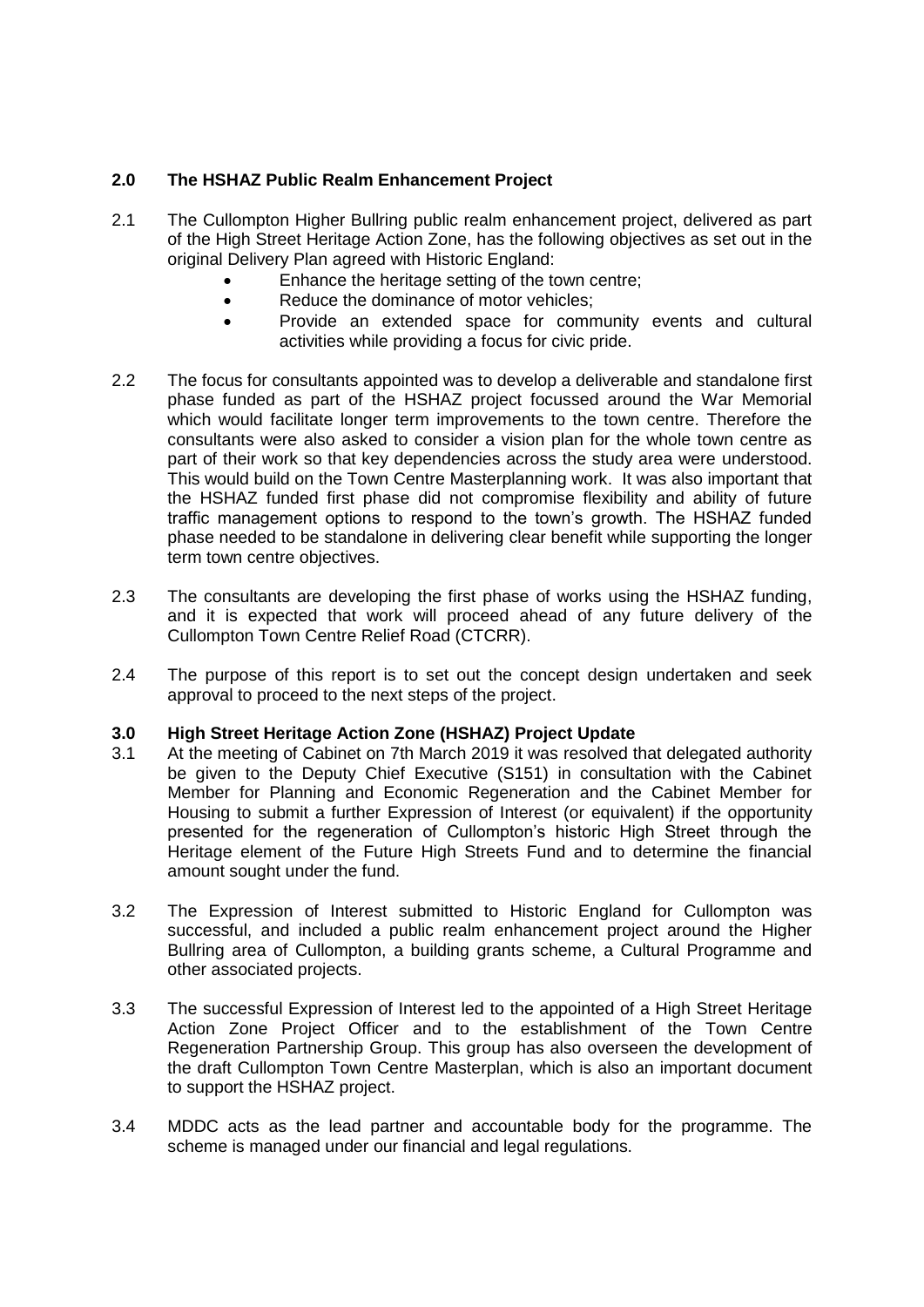- 3.5 The HSHAZ Higher Bullring Public Realm Enhancement Project includes a contribution from Historic England of approximately £610,000, with an MDDC contribution of c.£150k, and further contributions from Devon County Council and Cullompton Town Council of £100k and £25k respectively. This funding pot is ringfenced for the public realm enhancement project in the Higher Bullring area of the town, and is separate to the other HSHAZ associated projects. These reflect the currently agreed arrangements with Historic England.
- 3.6 At the Cabinet meeting of August 2021, agreement was given to appoint a consultant design team to take forward concept design of the Higher Bullring public realm enhancement project.

## **4.0 Stage 1 Public Consultation: Introduction**

- 4.1 Due to the close synergies between the projects, Stage 1 consultation on the public realm enhancement project took place at the same time as a consultation on the Cullompton Conservation Area Appraisal and Management Plan and the draft Cullompton Town Centre Masterplan. The consultation was undertaken in accordance with the Council's Statement of Community Involvement.
- 4.2 Officers from the Council undertook the consultation in Cullompton between the 28th June and 13th August 2021. In terms of the HSHAZ public realm project, the consultation was to gather initial views on the Higher Bullring (and Fore Street) space and how the community would like to see them enhanced.
- 4.3 Between  $28<sup>th</sup>$  June and 13<sup>th</sup> August, comments on the public realm enhancement project were invited through the following approaches:
	- Interactive map;
	- Online and paper questionnaire.
- 4.4 Permanent exhibitions were made available at the Cullompton Community Centre and the Hayridge Centre (with the ability to submit questionnaires / observations). All the associated documentation (including exhibition boards, online questionnaire and interactive map) were made available on the Council's website for viewing, downloading or for submitting comments.
- 4.5 Additionally, three face to face public consultations took place when Council Officers undertook the following staffed events:
	- Farmers Market in Cullompton 24th July 2021;
	- Art Week at The Walronds 26th July 2021;
	- Tesco's car park in Cullompton in the late afternoon 26th July 2021.
- 4.6 The public realm design consultants, once appointed, reviewed the feedback received and undertook additional public consultation over the course of the autumn alongside Council Officers to build on the previous Stage 1 consultation, including:
	- '*Autumn Fest'* Farmers Market in Cullompton on the 9<sup>th</sup> October 2021;
	- A 'walkabout' and plenary discussion of the Cullompton Town Centre Regeneration Partnership Group  $-19<sup>th</sup>$  October 2021;
	- A Town Centre Traders and Businesses Open Evening at the Hayridge Centre –  $17<sup>th</sup>$  November 2021.

# **5.0 Findings of Stage 1 Consultation and Summary**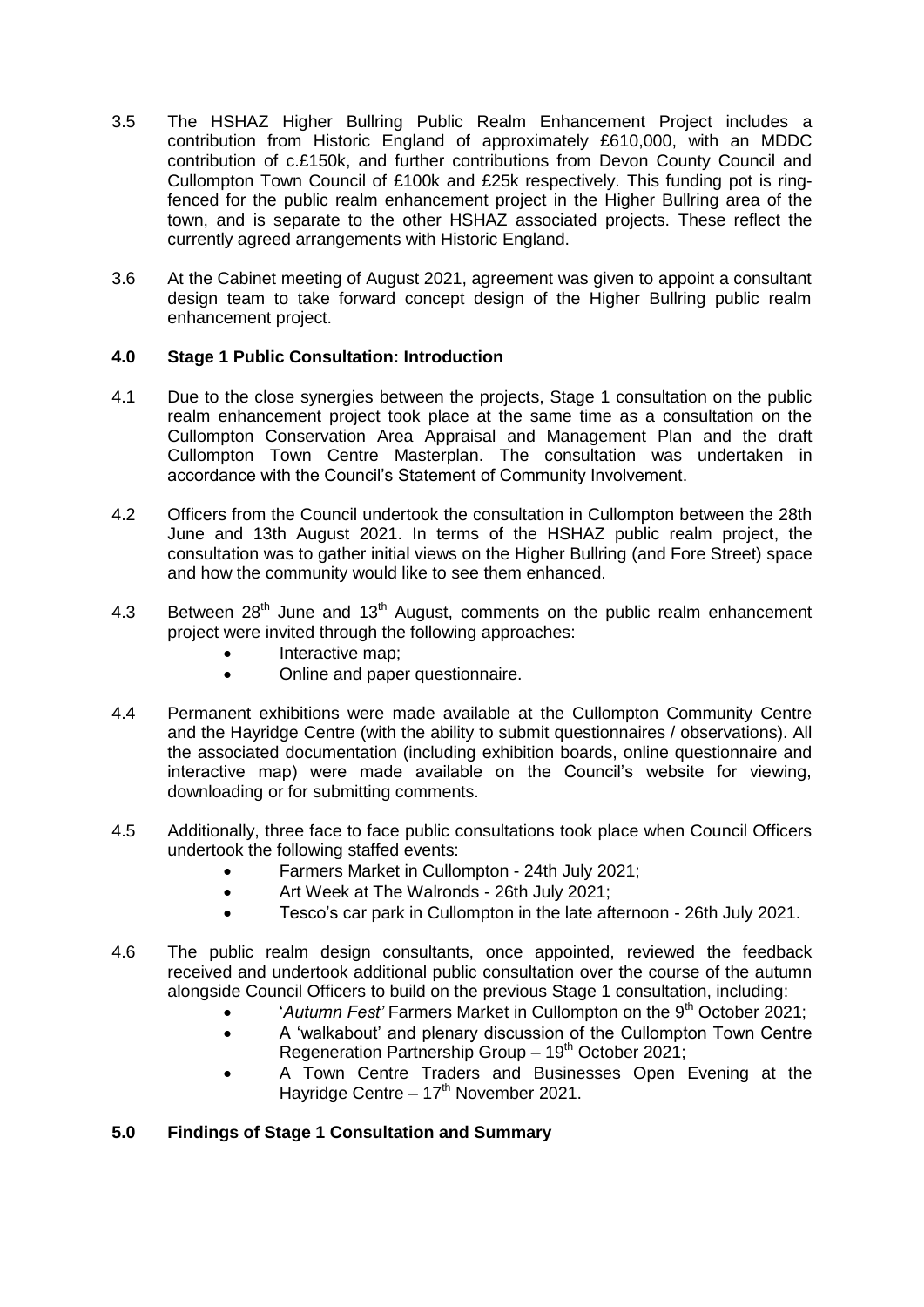- 5.1 For the summer consultation events, in total 12 online survey responses were received, along with 7 paper copy responses. A further 42 comments were received on the interactive map. Detailed findings and verbatim comments received are presented in **Appendix 1**.
- 5.2 A summary of the qualitative consultation held at Autumn Fest, the Town Centre Regeneration Partnership Group 'walkabout', and the Traders Open Evening is provided at **Appendix 2**.
- 5.3 The conclusion of this consultation demonstrated strong support for public realm enhancements around the Higher Bullring, with 89% of respondents to the survey stating that the Higher Bullring needed improving.
- 5.4 Key issues identified in the consultation that the designers needed to address included:
	- Reducing the impact of the town centre traffic in that area;
	- A desire to see an enhanced, larger area for town centre events;
	- Improved materiality, condition and maintenance;
	- Improving the pedestrian experience.
- 5.5 These key findings supported the original project aims agreed between MDDC, DCC and Historic England as set out in 2.1 of this report.
- 5.6 These issues, and the wider consultation feedback, have been considered alongside the findings of the recently updated Conservation Area Appraisal which has identified:
	- The War Memorial and Higher Bullring area as a key character area, with a historic streetscape, significant historic buildings, a listed War Memorial and feature trees;
	- Key negatives identified in the area include the domination of car parking, the volume and nature of traffic, and the cluttered street furniture which has grown over time;
	- The War Memorial is a key land mark but is compromised by car parking and uncoordinated street furniture;
	- The redesign and reinvigoration of the Higher Bullring area is a Management Plan Principle.
- 5.7 Further to this, the draft Town Centre Masterplan identifies enhancement of the Higher Bullring area as a key project and opportunity for the town centre, with objectives to consider:
	- Redesign of the space as a larger, level multi-use area;
	- Review parking provision and reconfiguration to give more space to active town centre uses;
	- Coordinate the space with a comprehensive approach to surfacing, materials, street furniture and utilities, to facilitate a range of day time and evening uses including outdoor seating to contribute to the level and activity and vibrancy in the town centre;
	- Improve the pedestrian environment;
	- Improve the setting of the historic buildings.
- 5.8 In order to ensure the consultation feedback fed into a concept design appropriately, the consultant design team included experts from a range of disciplines in addition to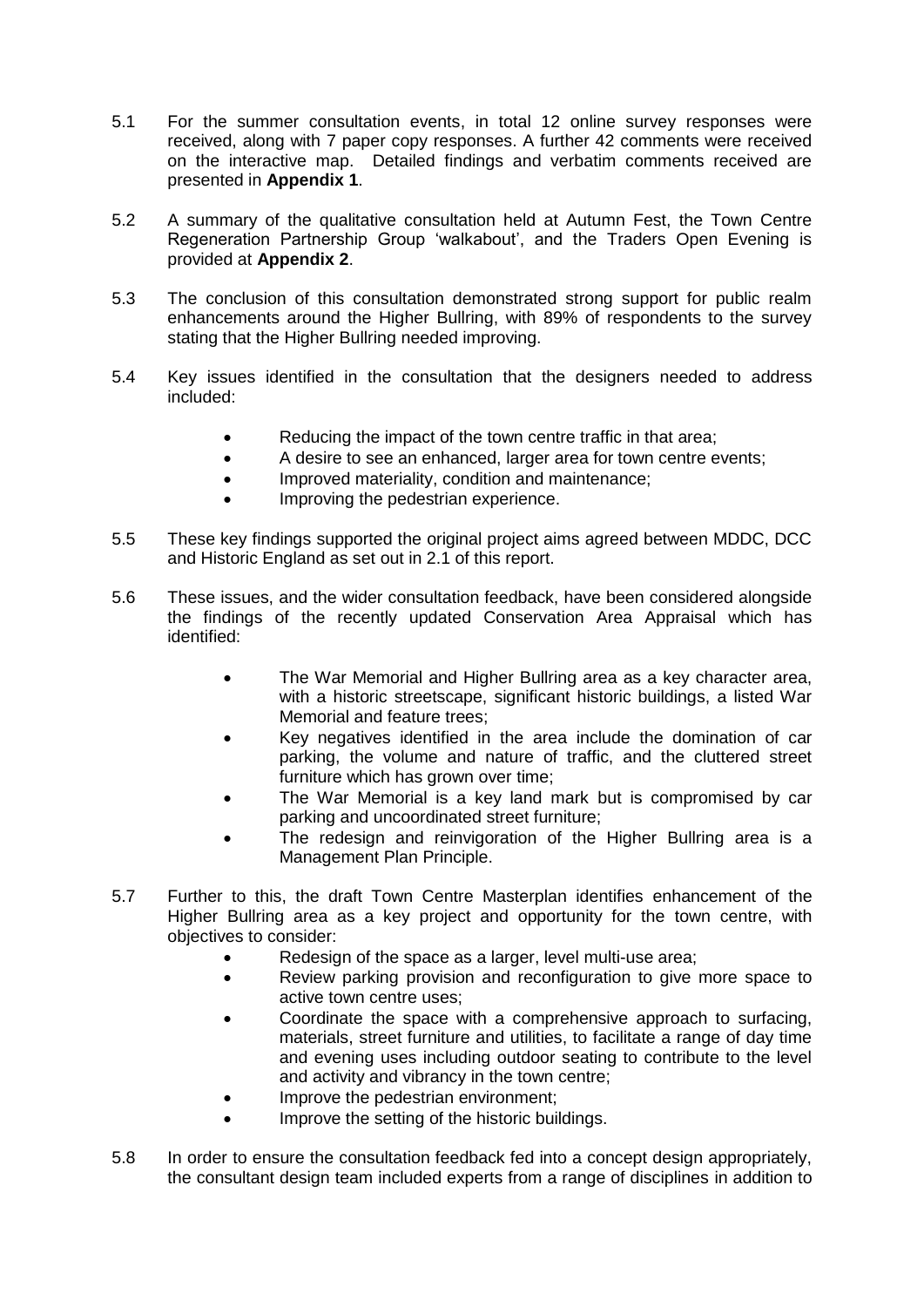landscape architects, and included a heritage expert, traffic engineers, consultation experts and cost consultants.

- 5.9 In addition, advisors from Historic England and highways officers from DCC have worked closely with MDDC and have been closely involved in the design process from the outset.
- 5.10 DCC has provided the following statement to demonstrate its engagement in and support for the project '*Devon County Council, as Highway Authority, has been engaged and informed throughout the development of proposals for the Cullompton Heritage Action Zone scheme. As such Devon County Council is content with the outline proposals which have been presented to date.'*
- 5.11 Historic England has provided the following statement to demonstrate its engagement in and support for the project '*Historic England, as a sponsoring partner of the HSHAZ, has been involved in the project throughout its development process and is pleased with the progress being made. The proposals which are emerging show much promise and while further refinement is likely we anticipate being happy to confirm funding for the eventual scheme'*.

### **6.0 Concept Design for Stage 2 Consultation**

- 6.1 Following the Stage 1 consultation activity and consideration of its findings, the consultants have developed a concept design focussed on the Higher Bullring area presented as **Appendix 3**.
- 6.2 The consultants were asked to consider the most appropriate area within the Higher Bullring to focus the available HSHAZ funding, while allowing a phased approach to future works. They were required to consider a scheme that could be delivered in advance of the Relief Road while still meeting original project objectives as a standalone phase, and which could be expanded in the future should circumstances allow. This resulted in a focus on the area to the west of the bullring, around the War Memorial site.
- 6.3 Key considerations in the course of the design included the War Memorial, the street trees, the bus stop, facilitation of loading and unloading and the parking in the area. All these issues were considered together.
- 6.4 Members will appreciate that, with such a multitude of uses occurring within a relatively small area of the town centre, this creates a challenge for the project in terms of managing competing uses whilst staying true to the original aims of the project to deliver improved and enhanced public realm. Nowhere is this demonstrated more than in relation to the car parking currently accommodated within the western section of the Bullring and focused around the War Memorial.
- 6.5 In order to realise the project aims of improving the setting and quality of the public realm around the War Memorial, re-accommodate an improved bus stop and continue to facilitate deliveries within the area, it has been necessary to seek to remove the parking currently located in the area – this equates to the loss of approximately 10 car parking spaces.
- 6.6 Analysis undertaken by the consultancy team has concluded that sufficient parking exists within the town centre to accommodate parking need generated within the town. As such, the loss of these 10 spaces is deemed to be both necessary and desirable in order to facilitate a high quality public realm intervention around the war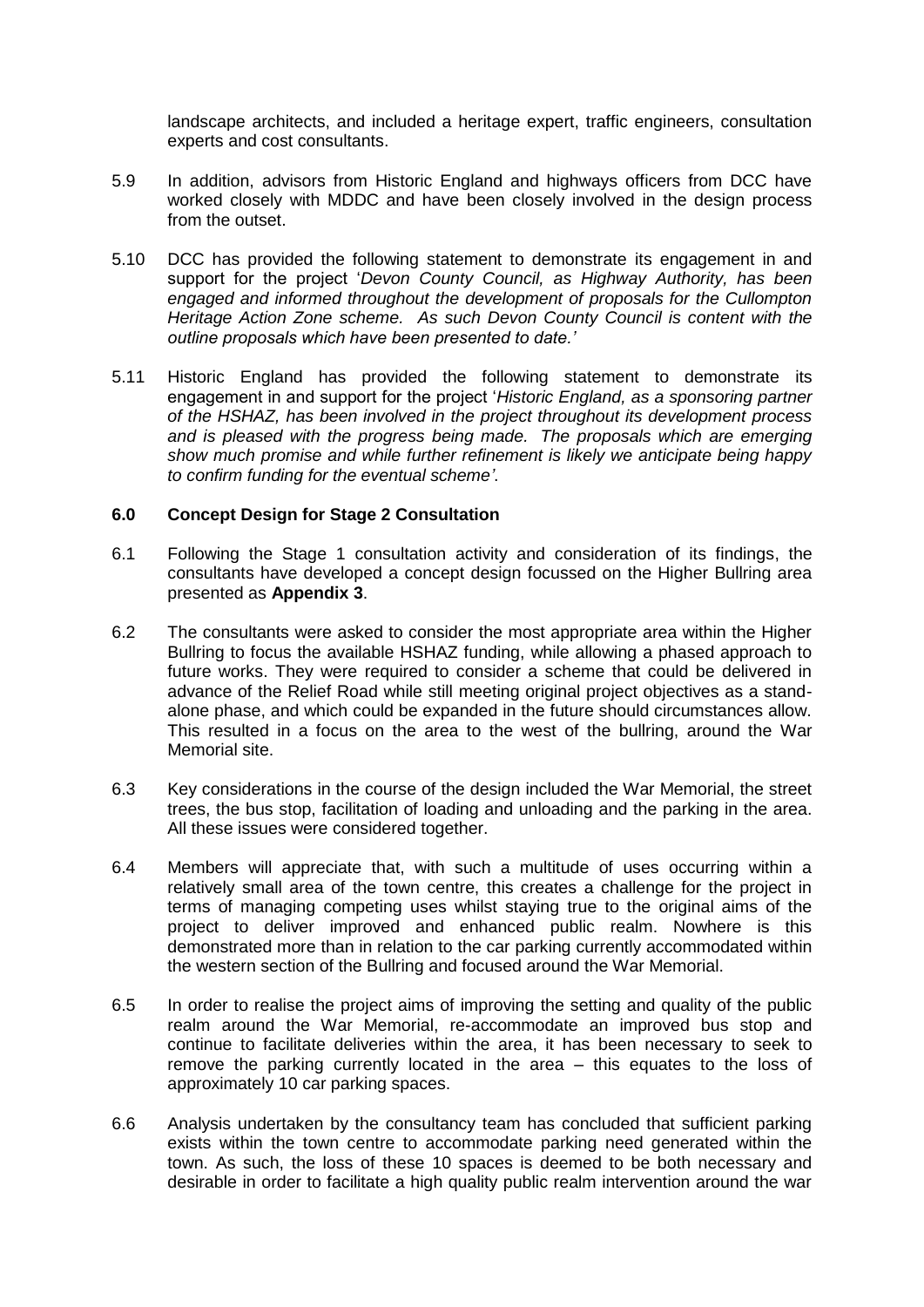memorial and to facilitate the continuation of other key activities within this area, such as the provision of an improved bus stop, continuation of loading and unloading and continuation and expansion of the successful market events.

- 6.7 As can be seen from Appendix 3, the proposals have set out the creation of an enhanced, expanded and decluttered public realm focussed around a new square, framing the War Memorial and providing a central focus using high quality materials.
- 6.8 In terms of associated highways elements, these would be subject to further refinement during detailed design led by DCC. However, in summary the key changes are:
	- Carriageway width this has been reduced to enable the creation of the enhanced public realm, sufficient to maintain the current traffic flows as advised by DCC;
	- Bus stop this has been moved south of the St John Court access, freeing up the setting of the War Memorial;
	- Pedestrian crossing this has been realigned slightly to reflect the new kerb alignments;
	- Disabled parking bays these have been realigned to enable the offset pedestrian crossing to function safely;
	- Market access the space has been designed such that the market may continue to access the space to facilitate set up/ drop-off on event/ market days, and indeed the creation of the larger public realm allows for future market expansion.
- 6.9 The consultant team have worked hard with officers to continually refine and develop proposals for the scheme and, as a result of invaluable engagement with ward members, revisions have been made to the scheme to deliver further improvements.
- 6.10 The proposed scheme is felt to strike an appropriate balance between competing uses and is felt to enable the delivery of a scheme which can deliver benefits to the town, its residents and businesses, whilst also allowing the project to proceed on a very tight timescale. It is also felt that the proposals do reflect and address the comments received during the first stage of public consultation, as set out in Appendix 1.
- 6.11 With the above in mind, Cabinet approval is sought to progress the concept design shown within Appendix 3 with this design progressing through a Stage 2 public consultation process.
- 6.12 The consultation is proposing to invite the community to provide comment on many aspects of the design proposed, including around layout and type of street furniture including benches, planters and cycle parking. There will also be the opportunity to combine the consultation with the Creative Cullompton cultural consortium activities, including engagement regarding their public art project.
- 6.13 Engagement material will focus on the history of the Higher Bullring as a key space within Cullompton, and as a heritage-led project it is considered to be important to show how the proposed design has drawn on the historic uses and appearance of the space for inspiration.
- 6.14 The Council will endeavour to ensure 'hard to reach' groups are contacted, including younger demographic groups where possible. In fact, preliminary discussions have already taken place with Cullompton Community College to consider how it might be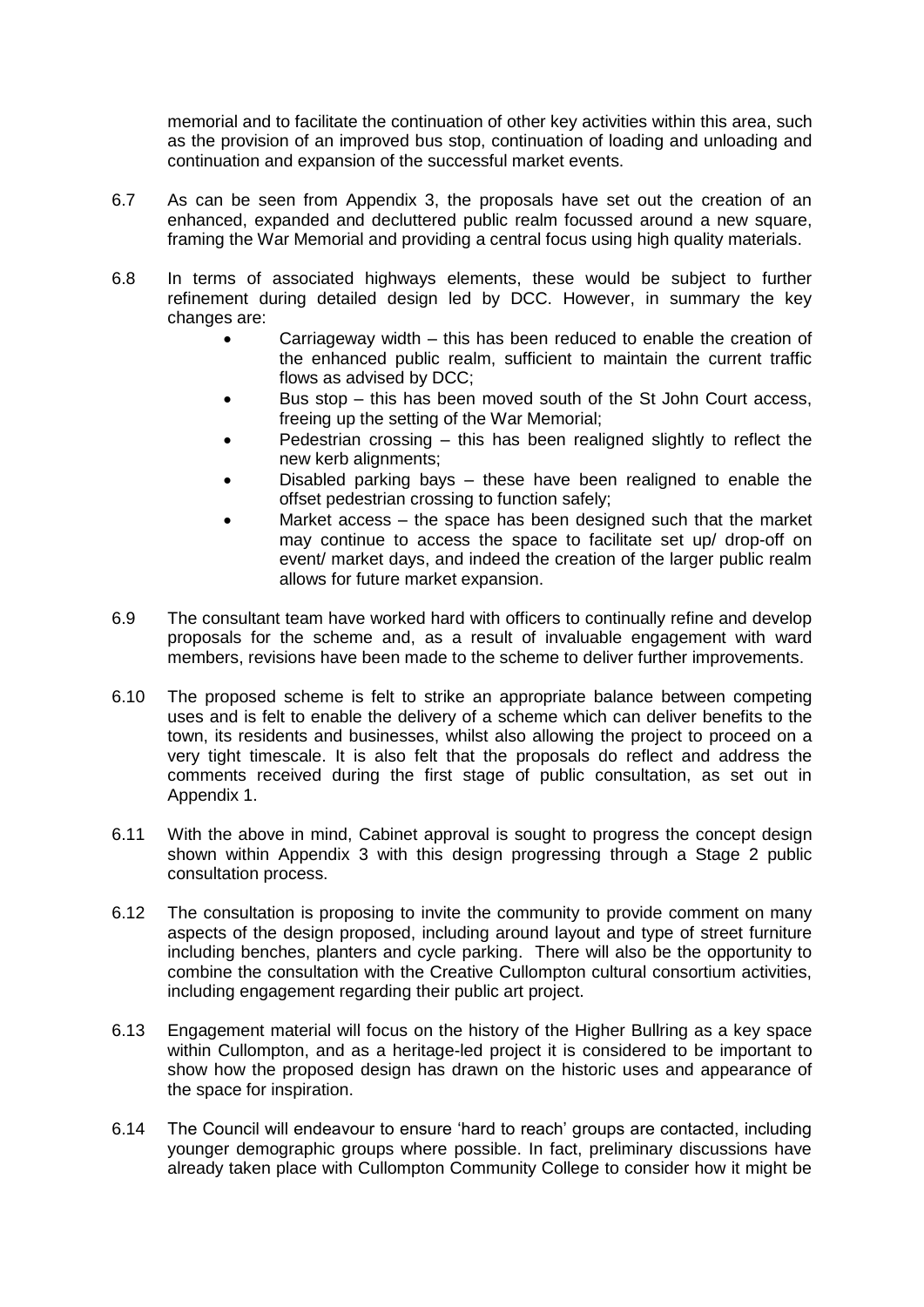possible to engage students in the consultation process – with a desire to involve students in the finalisation of the project. The College have confirmed a willingness to accommodate such discussions.

- 6.15 The focus for the consultation will be on the HSHAZ funded phase focussed around the War Memorial. In addition, the work undertaken by the consultants also included considerations around the wider context. Longer term environmental enhancement and traffic management measures will be developed by DCC in due course and the consultants' contextual options that they have provided can form a useful contribution towards this work. The public will be invited to provide comment on this work.
- 6.16 Subject to Cabinet approval of this report it is also proposed that delegated responsibility be given to the Director of Place (in consultation with the Portfolio holder for Planning and Economic Regeneration) to work with DCC to incorporate any final design changes to be agreed following this public consultation, to enable them to continue to develop detailed design.

### **7.0 Cullompton Town Council presentation**

- 7.1 An opportunity was provided for Cullompton Town Councillors to attend a presentation delivered by the consultants on the project on the  $7<sup>th</sup>$  March 2022.
- 7.2 A variety of issues were raised by the councillors present on the call. The matters included issues relating to planting for the scheme, access for vehicles servicing the market stalls on market days and matters relating to the day to day management and function of the space. These comments were helpful and resulted in further refinements to the layout. Officers committed to continuing discussions with the town council on these operational matters as the scheme development continues.
- 7.3 A request for a further presentation was made and officers have arranged to attend the Town Council meeting on the  $28<sup>th</sup>$  April 2022.

#### **8.0 MDDC Planning Policy Advisory Group**

- 8.1 The Planning Policy Advisory Group met to consider the scheme on 14<sup>th</sup> March 2022. Consultants and officers presented the project proposals and background at this meeting.
- 8.2 A variety of points were raised by the group. These matters included the longer term maintenance of the materials on the space, to ensure over time the high quality materiality proposed is not diminished by lower quality repairs. Officers committed to work with DCC to develop a maintenance strategy that would reflect the joint desire to ensure the quality of the space is not eroded over time. In addition, the possibility of ordering excess paving material if budgets allow for DCC storage to help with future repairs is being investigated.
- 8.3 In addition, Councillors queried the location of some of the cycle parking elements, which has since resulted in a further refined layout. Options are available for alternative cycle parking locations and this is something that will be consulted on during the summer consultation.
- 8.4 Councillors present at PPAG also reiterated the importance of a meaningful consultation including with younger demographic groups within the town. Officers have committed to ensuring a variety of staffed events are held including as mentioned at Cullompton Community College to seek a wide range of views.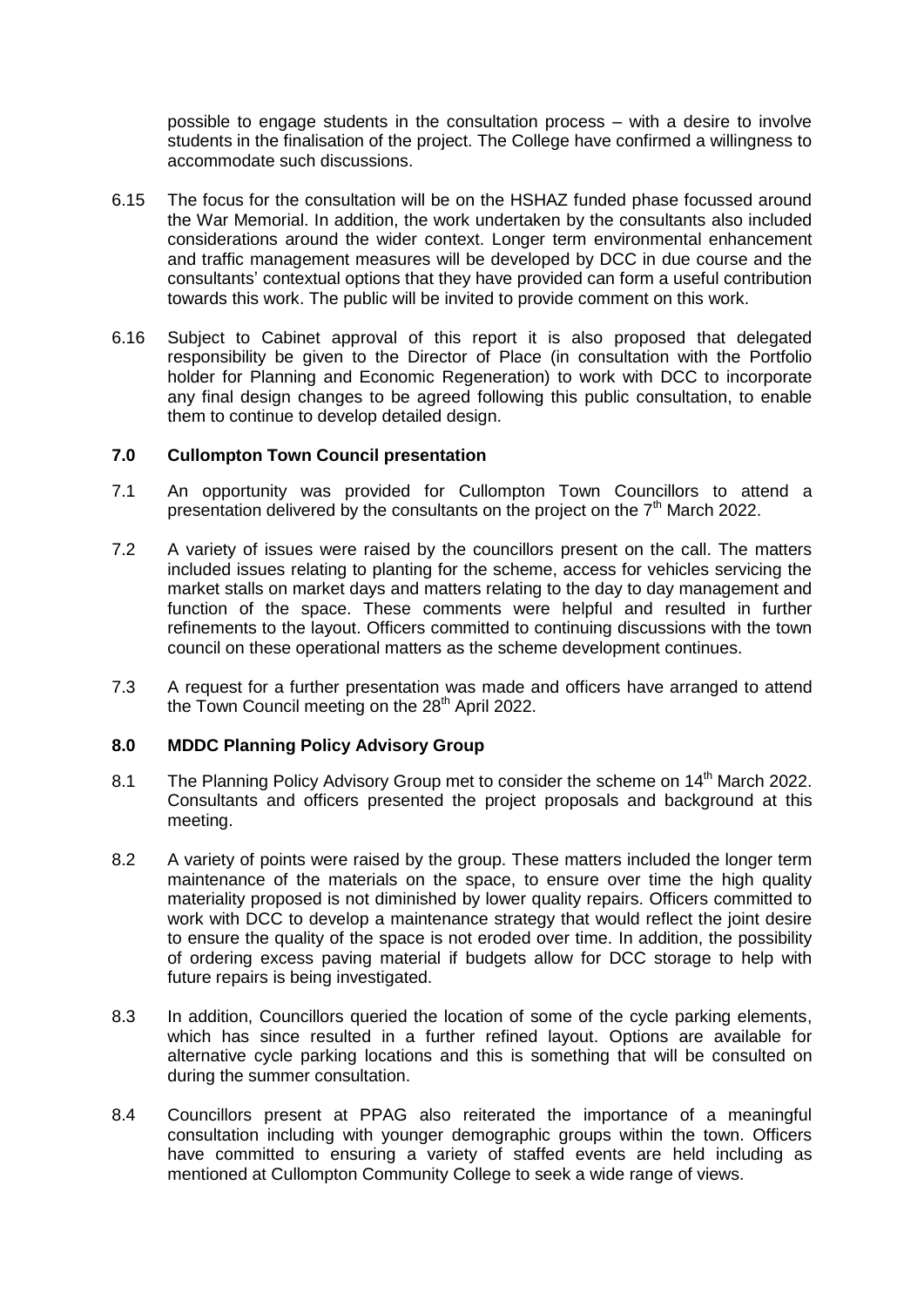8.5 Notwithstanding the above, Councillors at PPAG were supportive of the project and its intention as the first phase of longer term enhancements to the town.

## **9.0 Conclusion**

- 9.1 The proposed scheme for consultation has been the subject of a considerable amount of technical work drawing on previous consultation, and it is considered to represent a positive basis for further consultation.
- 9.2 The heritage led enhancement of the Higher Bullring area provides an opportunity to create an extended and attractive space for community events and cultural activities.

#### **Appendices**

Appendix 1: Summary of Public Consultation – summer 2021 Appendix 2: Public Consultation: Summary of Other Events Appendix 3: Proposed Concept Design for the Higher Bullring

| <b>Contact for more information:</b><br>Officer | Chris Scobie, High Street Heritage Action Zone Project                                          |
|-------------------------------------------------|-------------------------------------------------------------------------------------------------|
|                                                 | 07977 929073<br>cscobie@middevon.gov.uk                                                         |
| <b>Background Papers:</b>                       | Cullompton High Street Heritage Action Zone webpage:                                            |
|                                                 | https://www.middevon.gov.uk/residents/planning/cullomp<br>ton-high-street-heritage-action-zone/ |
|                                                 | Cabinet 3 <sup>rd</sup> August 2021                                                             |
| <b>Circulation of the Report:</b>               | Members of the Planning Policy Advisory Group (PPAG)<br>and Ward Members                        |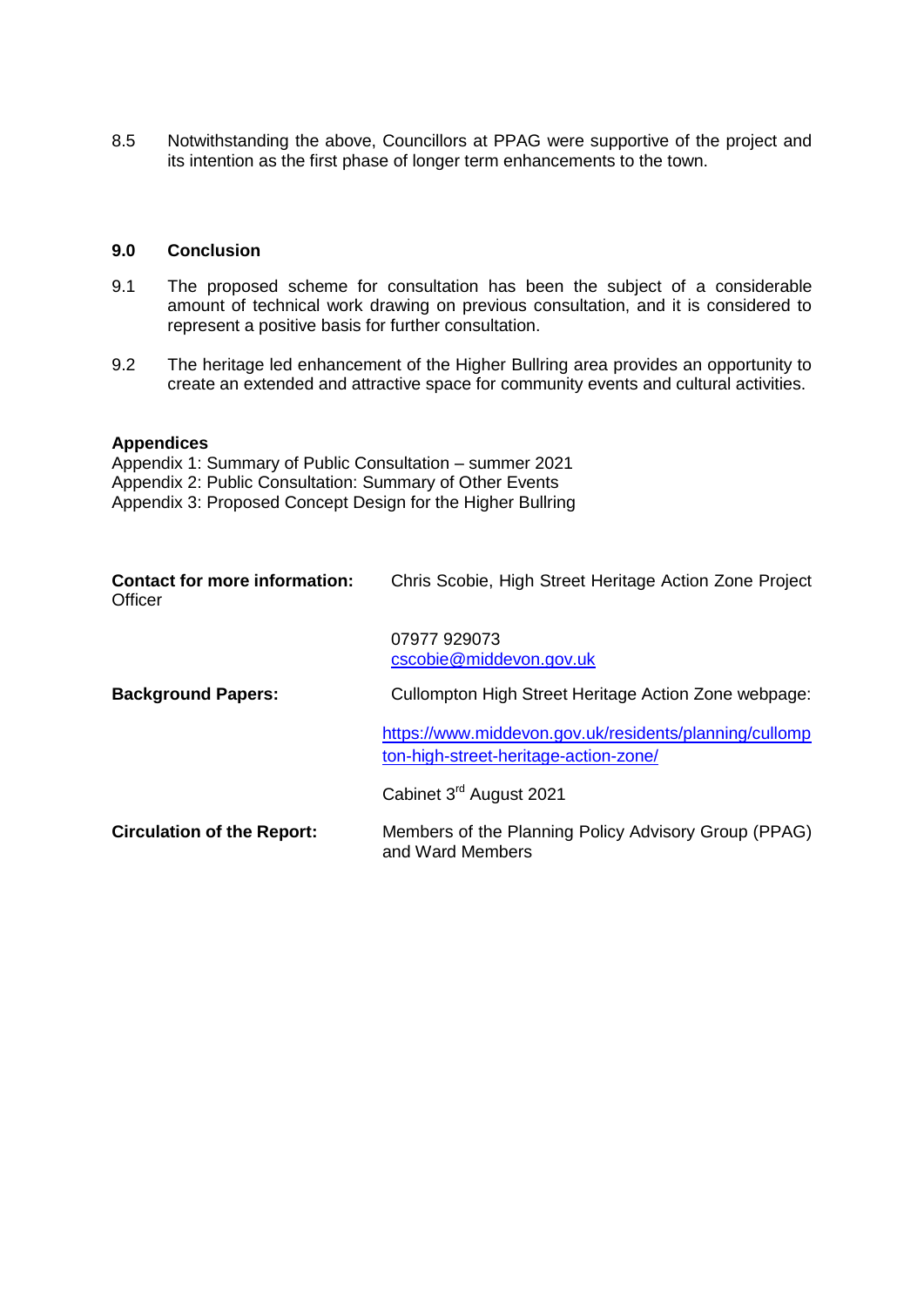## **Appendix 1: Summary of Public Consultation – summer 2021**

#### **Questionnaire Responses**

### **Stage 1 Public Consultation: Initial Activities**

Initial Stage 1 consultation on the Higher Bullring public realm enhancement project took place at the same time as a consultation on the Draft Cullompton Conservation Area Appraisal and Management Plan and the Draft Cullompton Town Centre Masterplan. The consultation was undertaken in accordance with the Council's Statement of Community Involvement.

Officers from the Council undertook the consultation between the 28th June and 13th August 2021. In terms of the HSHAZ public realm project, it was presented as an initial Stage 1 consultation, i.e. to gather initial views on the space and how the community would like to see it enhanced.

Between  $28<sup>th</sup>$  June and  $13<sup>th</sup>$  August 2021, comments on the public realm enhancement project were invited through the following approaches:

- Interactive map;
- Online and paper questionnaire.

Exhibitions were made available at the Cullompton Community Centre and the Hayridge Centre (with the ability to submit questionnaires / observations in paper form). All the associated documentation (including exhibition boards, online questionnaire and interactive map) were made available on the Council's website for viewing, downloading or for submitting comments.

Additionally, three face to face public consultations took place when Council Officers undertook the following staffed events:

- Farmers Market in Cullompton 24th July 2021;
- Art Week at The Walronds 26th July 2021;
- Tesco's car park in Cullompton in the late afternoon 26th July 2021.

The questionnaire comprised of the following questions:

- Do you like or dislike the Higher Bullring as it currently is? If so, why?
- What enhancements or improvements would you like to make to the Higher Bullring?
- What do you think are the key issues with the Higher Bullring area currently?

Of 19 responses:

- 16 stated the Higher Bullring needed improving
- 1 said they disliked it
- 1 said they liked it
- 1 said that they liked it and it needed improving

The questionnaire also asked:

- Do you like or dislike the Fore Street as it currently is? If so, why?
- What enhancements or improvements would you like to make to the Fore Street?
- What do you think are the key issues with the Fore Street area currently?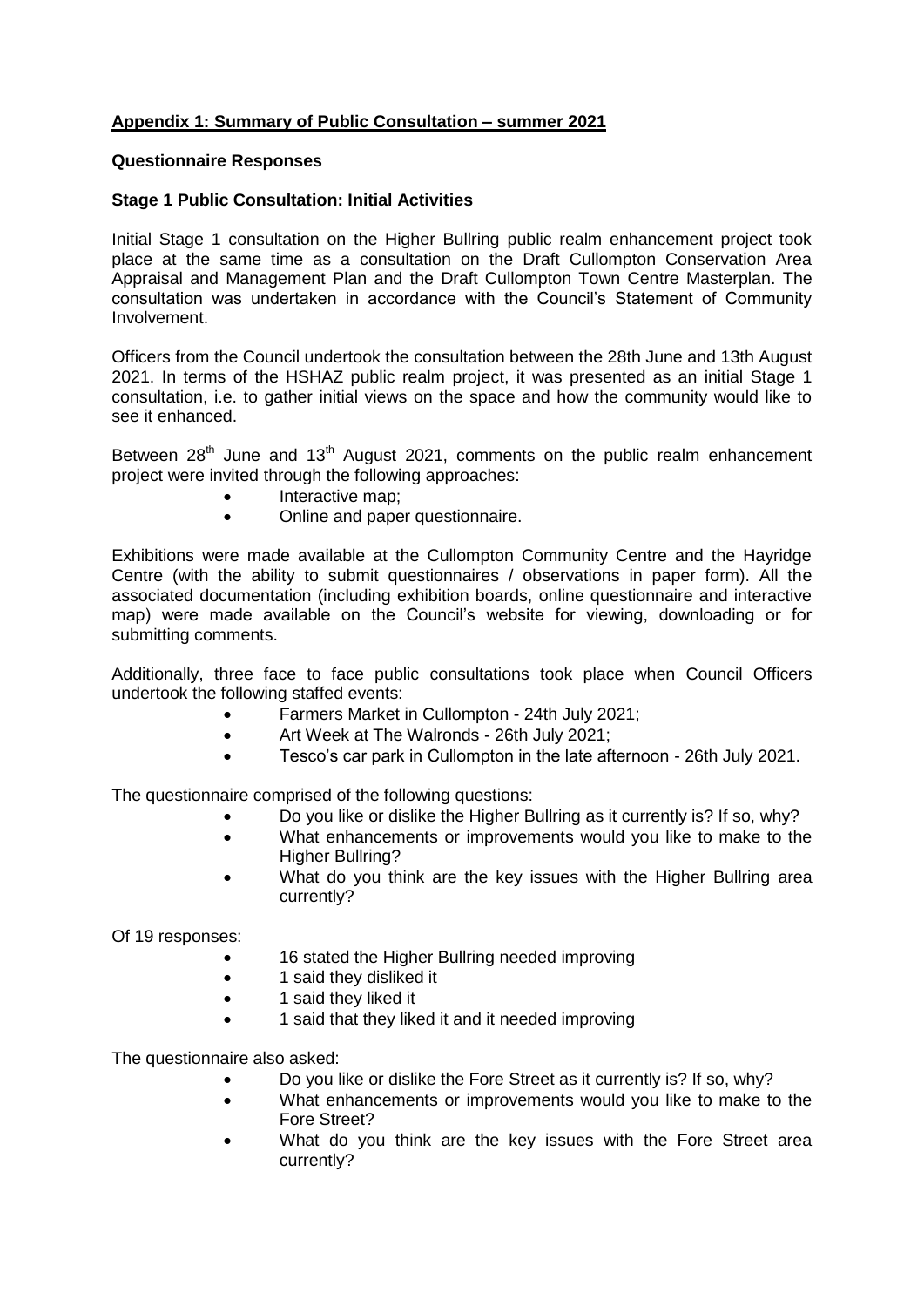Of 19 responses:

- 15 stated the Fore Street needed improving
- 3 said they disliked it
- 1 didn't respond to this question

In addition, there was 42 individual comments on the interactive map which asked respondents to click on the map on a point of their choosing in the town centre area and answer the following questions:

- How do you feel about this place?
- What do you think are the key issues with the area currently?
- What enhancements or improvements would you like to make to this area?

It was possible to click on the map in more than one location and so the same respondent may have left more than one response. Of the 42 responses, 17 were located in the Higher Bullring area.

Table 1 below presents verbatim responses to the qualitative questions on the Higher Bullring, aggregated by theme, from both the interactive map and the questionnaire.<sup>1</sup>

## **Table 1: Verbatim Feedback from Consultation Questionnaire and Interactive Map Theme: Traffic and Parking**

From the survey:

*Excessive Traffic flow. Reduce traffic flow.* 

*Traffic free area*

*To much traffic and Traffic fumes. Stationary Buses and Commercial vehicles especially pollute. To many parking spaces. Pathing poor state of repair also out of character with heritage conservation area. Pedestrian crossing at Tiverton Road especially dangerous crossing.* 

*One-Way traffic system. Non access trafic restricted during 10.30am - 16.30pm. Electrified public transport vehicles. Cycle paths and secure Cycle rakes.* 

*Too much traffic* 

**.** 

*It is a fantastic space but could be better. Parking - makes the road more dangerous and takes away from events there. Too much through traffic The bus stop - gets busy but also feels like it divides the bullring space.* 

*Move the bus stop. Remove parking from the bullring side of the road. Incentives to encourage building owners to keep buildings/fronts in good repair. More colour. More plants/hanging baskets. Empty buildings to be used for community purposes until it can be let commercially.*

*I think that this will be improved once traffic is diverted from the area. If the high street is closed and pedestrianised a pedestrian crossing is needed by Costa to get across the side road.* 

 $1$  Note that some of the comments have been split up by theme, as some individual comments were quite lengthy and detailed.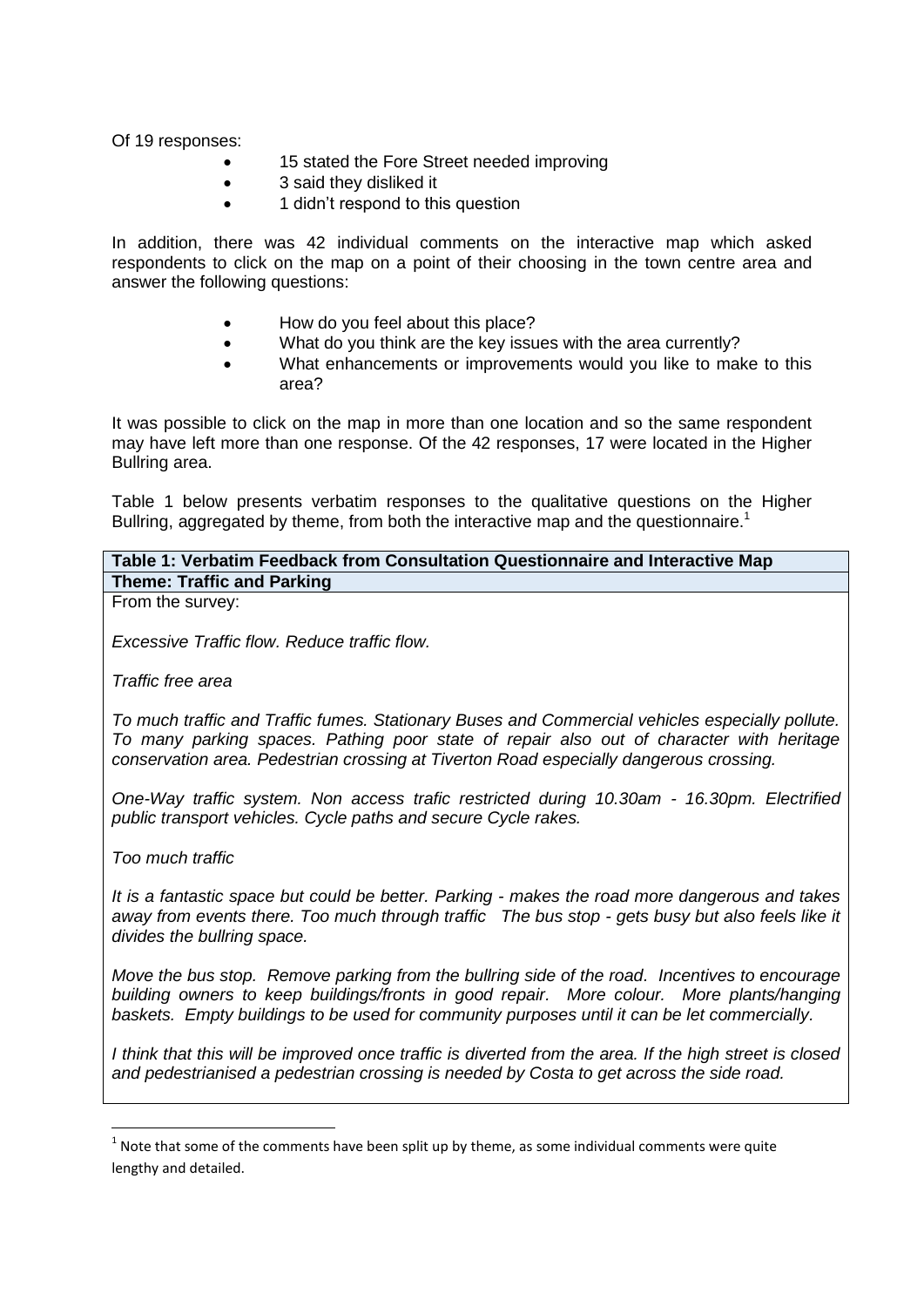*Too much Traffic. Bus stop.* 

*Traffic and lack of focus.*

*Traffic and congestion. Make it access only for those who live there.*

*It needs a larger 'car free' area for events to develop a market square feel.* 

*Sadly the car is king. We need to be able to utilise this space for people. Also exit from St. John's court is dangerous it needs a wider splay as cars parked in the parking space the other side of the bus stop reduces visibility can this be a bike rack space instead?* 

*I like the Higher Bullring but the traffic is the main problem. The Farmers Market has to set up along one side, and it is quite crowded. It would be good if it felt like a proper square space rather than part of a street with the traffic running through it. Both sides of the road could be incorporated, with space for tables and chairs for outside dining/events. This could be done when the relief road is in place, closing the Higher Bullring to traffic when events take place.*

*It has no clear identity- it is just part of a busy main road with traffic lights at one end. Too much traffic makes it difficult to cross over to the other side. More outside seating would be good. If the parking spaces were removed during events and free parking provided elsewhere, more of the area could be used for the events. There does need to be free parking nearby though to attract visitors. And there needs to be some loading/unloading spaces in the Higher Bullring for traders at events, etc.* 

*Parking/ traffic/ untidy/ uneven pavements*

*Traffic, fumes, noise, constructions at street corners, buses and lorries on the pavement at Tiverton Road junction. More sheltered crossing points.* 

*Wider entrance/ exit to Tiverton Road to prevent cars using the pavement as 'extra' space. Make the road 'one way' by using traffic lights at the Lower Bullring, so making is safer for pedestrians and easing congestion due to parked vehicles, lorries etc.* 

*Run down - too much traffic.*

*Just appears as a busy road, with little for pedestrians/ visitors to do. Also, too much cars parked here.* 

*Too busy with heavy traffic passing two way too close to a pedestrian social area.* 

*The trees and width of space are fabulous. Traffic flow needs reducing.* 

From the interactive map:

*Parking and Appearance. This is short term parking for shoppers occupied by residents. The way parking is managed and charged for needs review.* 

*Parking spaces taking up valuable people space.*

*Litter, parking with poor visibility.*

*You can't see traffic when coming out of St. John's court due to parked cars. Can this be a bike rack area instead?*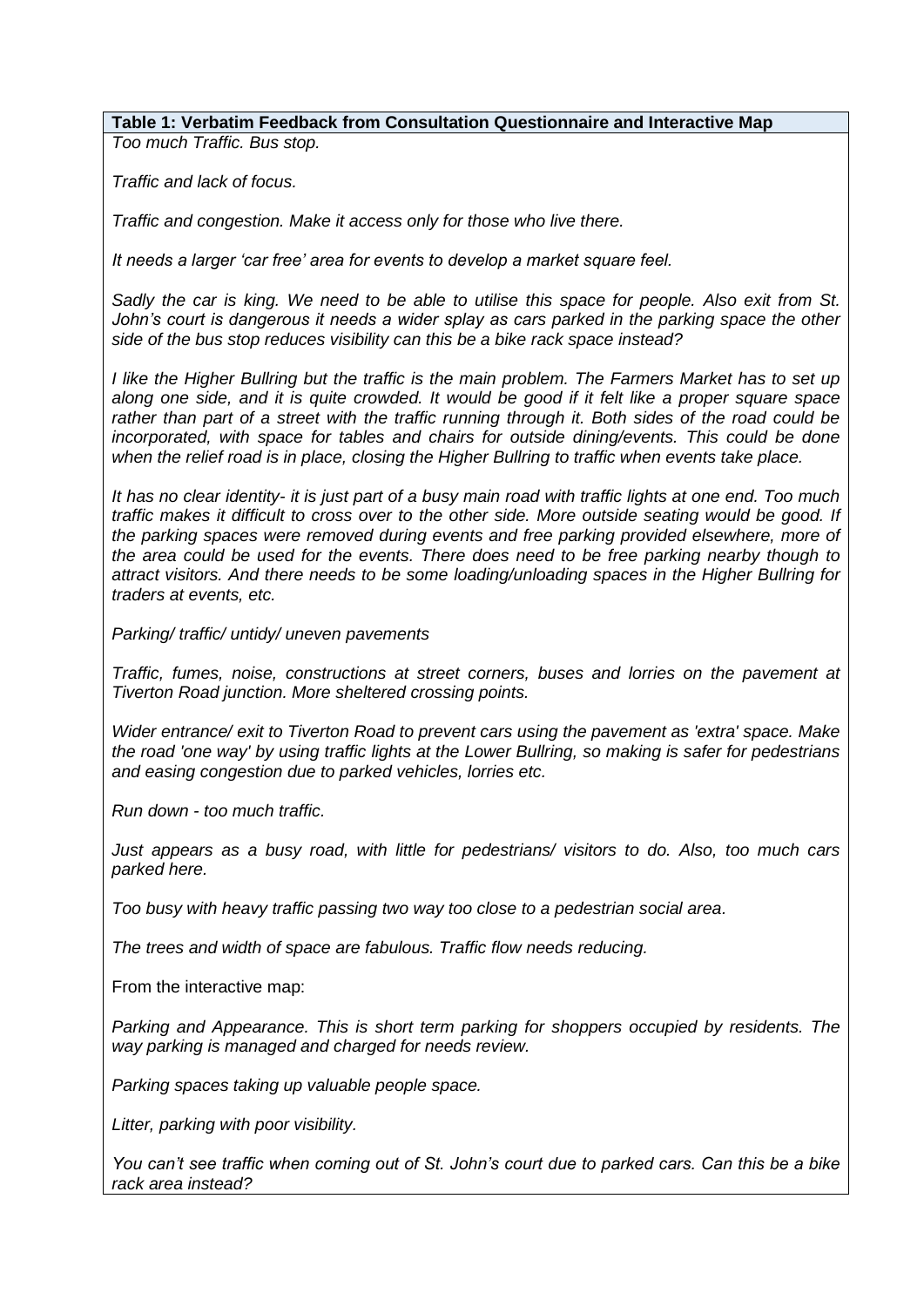*[Tiverton Road] Pavements are far too narrow it's incredibly unsafe. Wider pavements, one way traffic*

*[Tiverton Road] Traffic junction. Improved access & turning for cars to improve flow and reduce congestion*

#### **Need for Flexible space for Events**

From the survey:

*Encourage more pavement/ courtyard activity, all day/ every day, including Sundays, for locals and visitors.* 

*It is only just beginning to be a focal point for activity, with the improvement of three pubs/ clubs/ restaurants. Needs pavement cafes, more active shops, perhaps even touristy/ gift shop types. It's a wonderful space, needs encouragement to continue its revival.* 

*The trees are excellent - more and better planters. Room for outside cafes.* 

*Space could be better used for pedestrians and weekly markets (including Wednesdays)*

*Market open space capacity is inadequate.* 

*Improve pavement capacity to enable out door bistro /cafe seating and enable an enhanced market capacity on at least 6 days a week* 

*The market area around the war memorial can provide a public open space for a number of differing events. Doubling its area would be beneficial.*

*Encourage wider variety of local businesses. Regular markets/events.*

From the interactive map:

*More of a community feel, enhance the market, and the space*

Love the farmers market but it needs more space. More space for stalls and performance *spaces for musicians*

*This whole area to be more people friendly with a proper market square feel more planters and st furniture, public art and places to enjoy local hospitality venues outside.* 

*Need wider parents less parking spaces. This would allow local businesses to spill out onto the street creating a more pleasant place to eat drink, sit and shop*

## **Poor Materiality and Maintenance**

From the survey:

*Too shabby.*

*It needs generally brightening up.*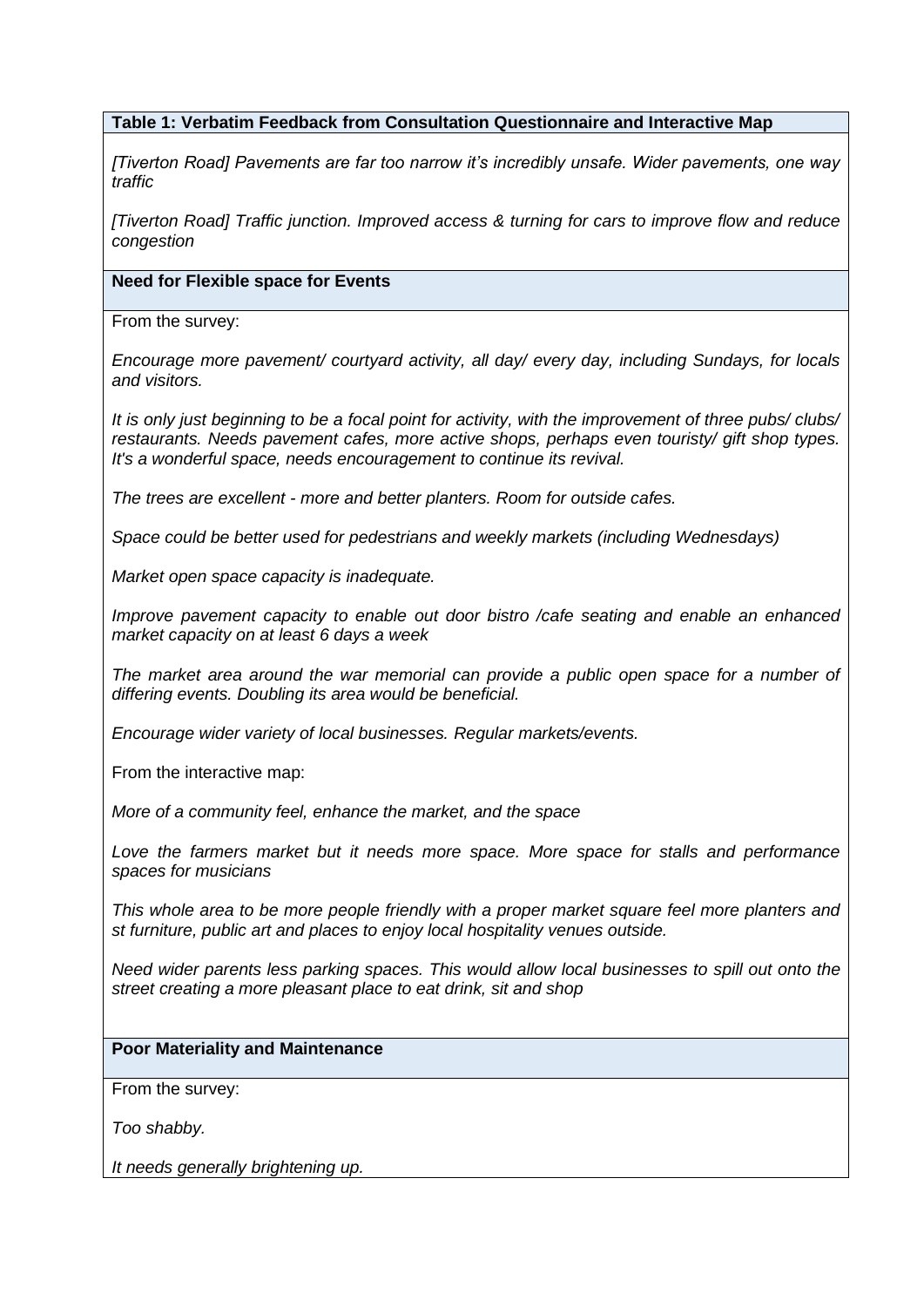*It needs quality paving in one material so it's safer for elderly and disabled people. I'd like to see a water fountain for the community to fill water bottles and benches in suitable spaces.*

*More green space. Noticeboards to read about history of town. Activities in which to participate.*

From the interactive map:

*The pavement areas need improvement with addition of more planted areas etc.* 

*Planters throughout the town not well cared for, often full of weeds and late to get around to planting seasonal plants. Plant up regularly with seasonal plants and care for properly.*

*Recycling bins. Restrict parking next to alleys. Benches for waiting for buses and nurseries.*

*Scruffy. Could the courts be resurfaced in accordance with new surfacing in the higher bullring?*

*No hanging baskets. Hanging baskets help make the town more appealing. Again, like the planters when they do appear it is later in the season. Why not have winter and summer baskets?*

### **Movement and Pedestrian Experience**

From the survey:

*More pedestrianised area.*

*Enhancing the area to be a space restaurants can use on warmer days or with street furniture so catering businesses can make the most of this area.*

*More planters, seating and a community notice board.*

*Obviously this area being large, could be enhanced to feel a welcoming hub to town centre.*

*Fewer car parking spaces, bigger market area, water fountain, better planting more flower beds or planters, decent quality paving, all building having anti pigeon spikes to protect paintwork etc, wide splays for safer vehicle access to courts, courts being resurfaced some are dangerous and uneven, ornamental gates going back on courts to return the character to places like St John's court, public art, groupings of street furniture, performance area for festivals, moving the bus stop outside chic hairdressers further down the road, the widest part of the street is used for the bus stop which stops it being a place for market stalls, event and performance space.* 

*More outside seating/planting/maintain the nice trees. Give it an identity where you can see the beginning and end of the area. Does everyone know what the Higher Bullring is? Just looks like*  part of the main street at the moment. Reduce through traffic, make the pavement areas wider *during events.*

*Provision for catering establishments to have outside seating, tables, etc. Would like to see Arts & Crafts affordable starter units in close proximity creating an artisan/cultural area. Be great to have a venue for the arts, visual/performance such as the old cinema.*

*Public art and decent large areas for flower beds or extra large planters.*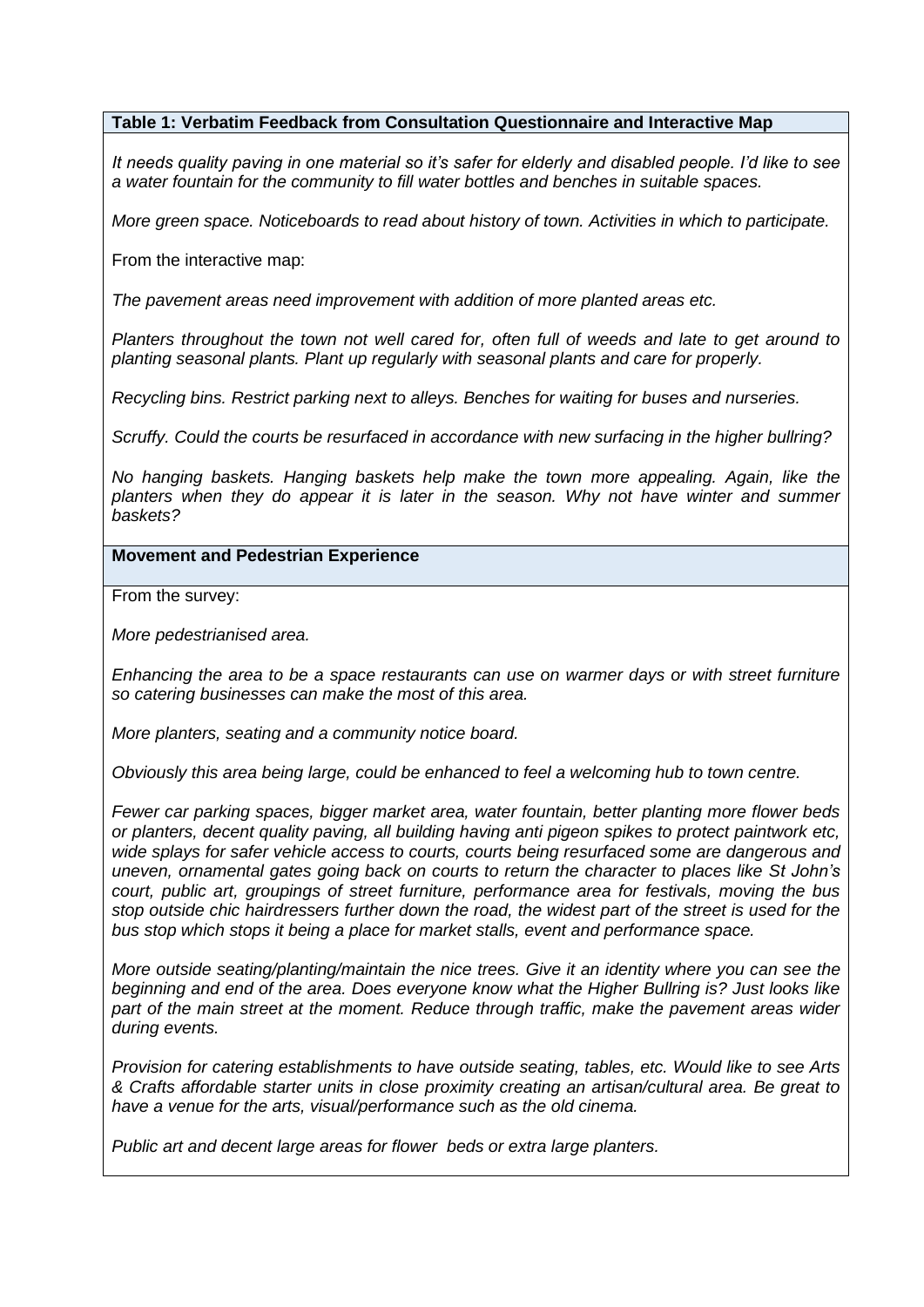*Street art and more seating would be nice, cafes with outdoor seating.*

From the interactive map:

*Nowhere to get fresh water. Can we have a practical but beautiful heritage water fountain so we can fill up water bottles.*

*The bus stop is taking up the widest part of the street which could be used for markets and*  festival entertainments to encourage people into the town. Can the bus stop be moved further *up the road?*

**Empty / Poorly Maintained Shopfront** 

From the survey:

*More planters. Hanging baskets. More colour. Empty buildings being used for community projects. Or promotion to get businesses to open in Cullompton.* 

*There's still a few tatty buildings which could look beautiful. The parking also makes the road feel dangerous.* 

*The buildings need decorating. Introduction of more 'local' shops to create unique shopping experience.*

*Improve quality of building facades.*

*Some of the buildings need some updating to preserve them and tidy them up*

From the interactive map:

*China orchid has a unique and well presented exterior. More buildings should embrace some colour and culture*

*The old cinema. Bring back the old cinema as a cinema/arts centre. We need somewhere to go to in the evening to watch performances etc rather than just go out to eat. Thanks.*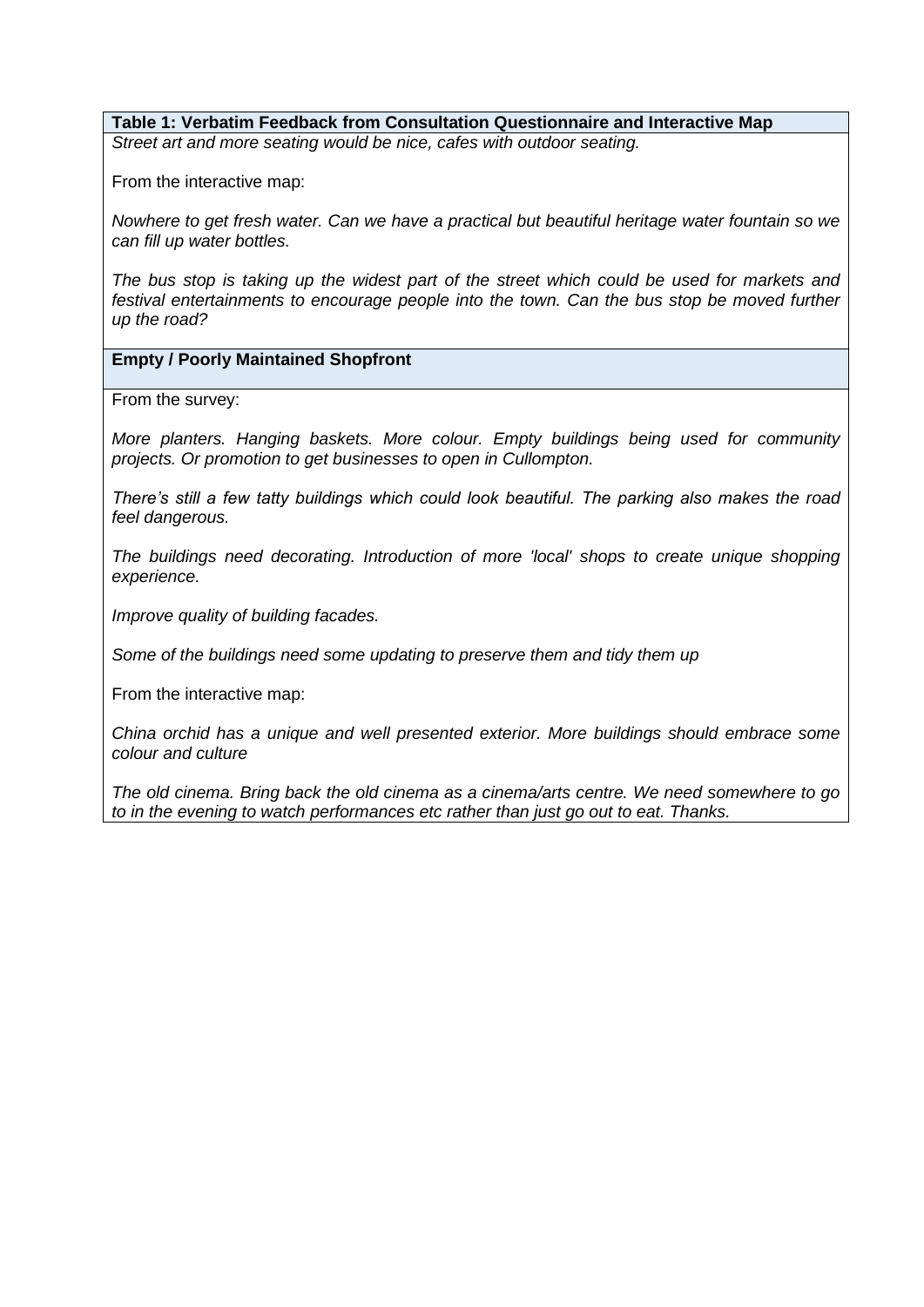# **Appendix 2: Public Consultation: Summary of Other Events**

The public realm design consultants, once appointed, undertook additional public consultation over the course of the autumn with Council Officers to build on the previous consultation, including:

- '*Autumn Fest'* Farmers Market in Cullompton on the 9th October 2021;
- A 'walkabout' and plenary discussion of the Cullompton Town Centre Regeneration Partnership Group – 19th October 2021;
- A Town Centre Traders and Businesses Open Evening at the Hayridge Centre – 17th November 2021.

A summary of the feedback received at these events is set out below.

# **Autumn Festival – 9 th October 2021**

The Autumn Festival in early October is one of the biggest and most popular festivals in Cullompton.

The objective of this event was to meet visitors, residents and the wider public and to test the identified emerging themes. This included display boards illustrating and explaining the themes.

The Consultant team developed an illustrated feedback survey which sought to understand relative priorities of each theme and also provided an opportunity to provide general feedback and comments on each theme. However, there was also lots of rich feedback from the informal conversations the team had with the public.

Below is provided a summary of the field notes based on the key themes the team made following the event. Following this is a summary of the findings from the survey.

# **Research Field Notes:**

## Reduction in traffic

Reducing traffic along the high street appeared to be by far the greatest concern for most respondents. They felt that the congestion, noise, and air pollution caused by the traffic through the high street is responsible for making the Higher Bullring and Fore Street unpleasant places to be. Respondents also noted that the traffic is responsible for the staining of nearby buildings. Some respondents observed that congestion on the high street was often caused by drivers queueing to park. For many, all other priorities for the Higher Bullring and Fore Street (especially having safer places to cross, pleasant, and comfortable places to sit outside local businesses, more multi-use spaces, places to stop and rest, and a healthier and greener high street) depended on addressing the high traffic load through the town centre.

Many respondents see the proposed relief road as the most obvious solution to the traffic problem, but there was some scepticism about when it will be built.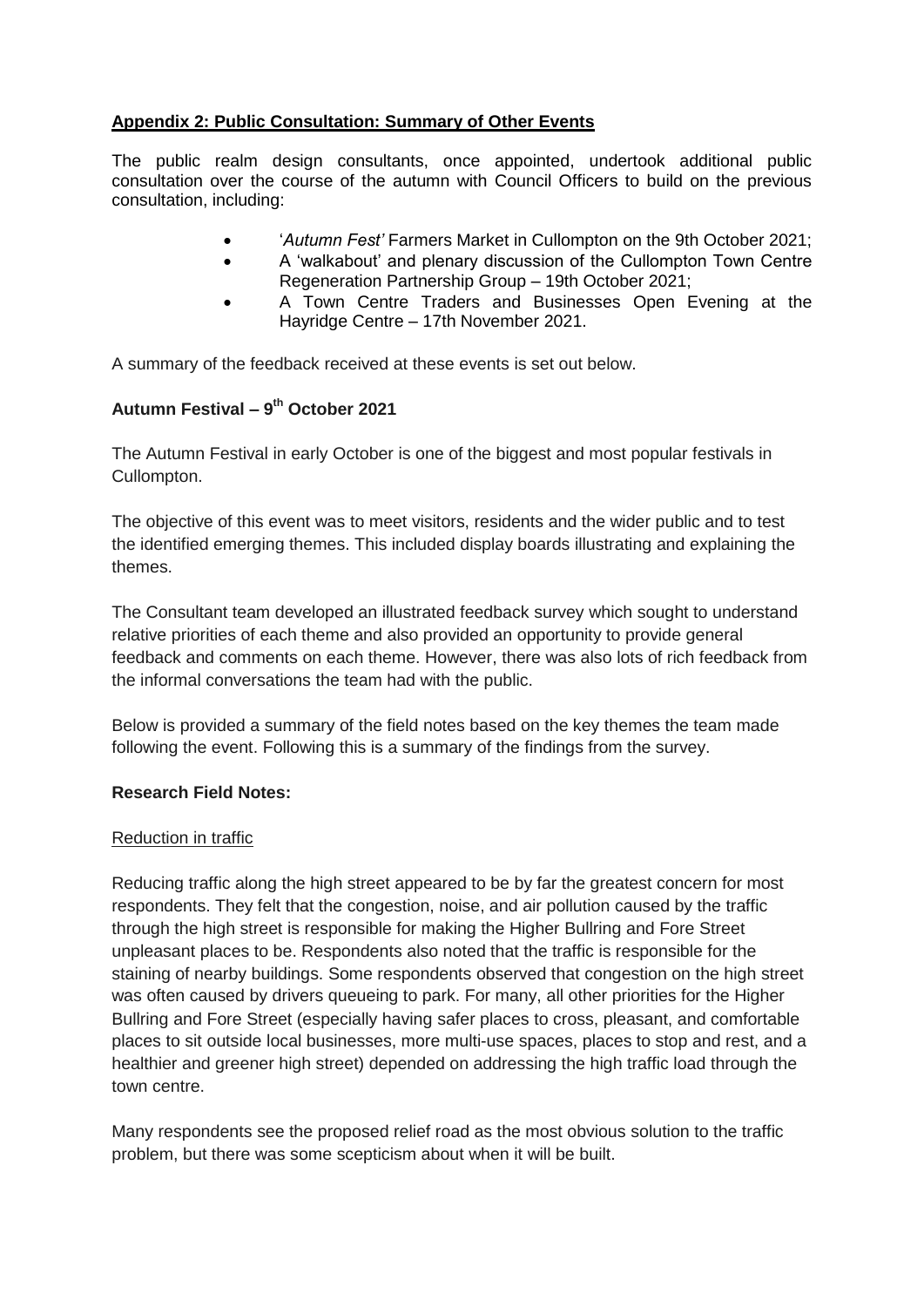While respondents were eager for through traffic in the town centre to be reduced, many felt that the town should extend its offer of convenient, free, or affordable parking in order to incentivise people to visit and shop on the high street.

## A greener, healthier street

Some respondents felt that the retail offer, the poor quality and maintenance of the built form and through traffic discouraged them from visiting the town centre. Some respondents made the point that while the walled garden at the Walronds is a much loved space and an asset to the town, green space in the town is limited and potentially under threat from the development of more road infrastructure. Two respondents suggested making connections between the town centre and the river walkway. Respondents also spoke of the importance of future-proofing the town (including the high street) by improving the drainage system which is currently prone to flooding.

## Comfortable places outside local businesses

Some respondents explained that with the exception of the Farmers' Market, the public realm on the high street is a place for passing through rather than stopping and resting. This was in part because they felt there were limited reasons to spend time on the high street and didn't provide a pleasant environment to be in due to the poor maintenance of buildings and public facilities, and because of the noise and fumes created by the passing traffic.

## Integration of culture and heritage

Respondents primarily spoke of the town's heritage with regards to its architecture and buildings, feeling that many of the town's listed buildings and historic alleyways have fallen into disrepair as a result of poor maintenance and management. Some respondents felt that over time this had contributed to a loss in the town's sense of heritage and pride.

## Safer places to cross

A number of respondents suggested that the high street is not a particularly safe or friendly space for children or older people given the intensity of the traffic and the relative lack of safe spaces to cross the road. Respondents felt that providing safer places to cross the road must come with addressing the traffic problem through the town centre.

#### More multi-use spaces

Some respondents mentioned that it would be good to see the Cullompton Farmers' market expand, although some questioned whether there was sufficient footfall and reflected on the wider retail offer and the relative 'pull' of the town compared with other local towns.

## Places to stop and rest

A number of older respondents commented on how few places along the high street there are to stop and rest, making shopping on the high street less attractive.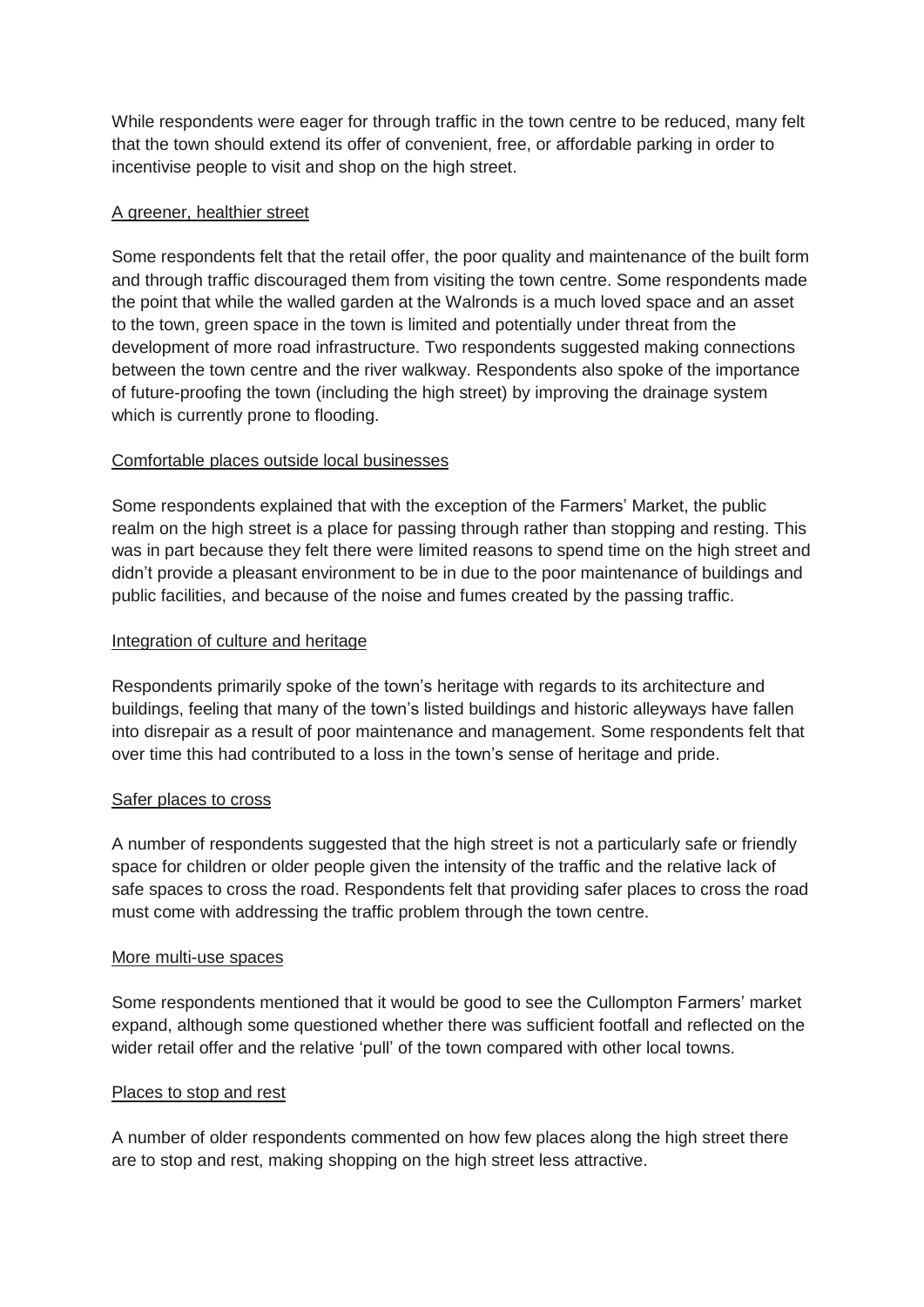## Opening historic water channels

While the idea of opening historic water channels in the town centre was cherished by some respondents, others felt that they may pose a health and safety risk due to slips and trips, and were pessimistic about their upkeep, and concerned that poor maintenance would leave the water channels filled with litter.

## **Survey Responses**

There were 27 respondents to the survey (undertaken as part of the Autumn Festival) and they were asked to provide a score between 1- 5 (with 5 being very important and 1 being not all important) to indicate their priorities for High Bullring and Fore Streets.

**Rank Issues of consideration** Highest Priority  $\vert$  Reduction in traffic A greener, healthier high street Comfortable spaces outside local businesses Integration of culture and heritage Safer places to cross More multi-use spaces Places to stop and rest Lowest Priority | Opening historic water channels

Analysis of results demonstrated the following ranked priorities:

Although the survey engaged a small sample of people (27), respondents overwhelmingly indicated that a reduction in traffic, a greener and healthier street, comfortable spaces outside businesses, safer places to cross and integration with culture and heritage were seen as important.

# **Town-centre Partnership Walkabout & Workshop – 19th October 2021**

The Cullompton Town Centre Generation Partnership Groups acts as the Steering Group for the HSHAZ and Town Centre Masterplan projects, and it brings together representatives from a wide range of stakeholders.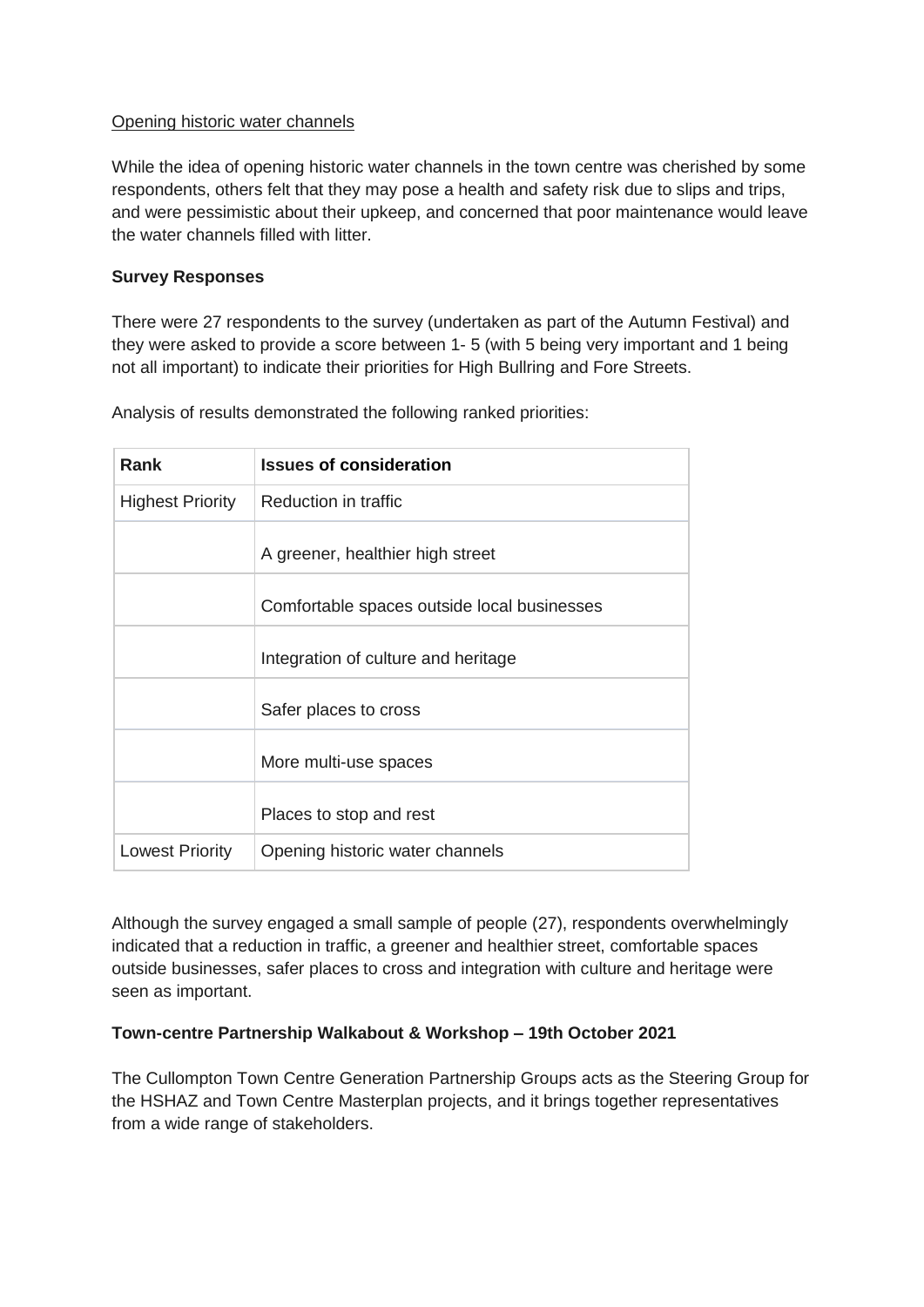It was felt that a walkabout and workshop with this group would bring together a range of individuals with an interest in the design, use and success of Higher Bullring and Fore Street including the town council, retailers, local residents, Creative Cullompton, elected members and local authority officers.

Therefore, the group provided a valuable resource to develop further and diverse insights into the aspirations for and user experience of Higher Bullring and Fore St, to further test and refine the emerging themes and concepts.

The session was split into two sections. The first was a practical exercise, with participants breaking into small groups and tasked with reviewing the relative strengths and weaknesses of the Higher Bullring and Fore Street in situ using a tailored process based on the Healthy Streets Assessment Tool.

The second session was run as a facilitated plenary workshop style session. The focus was on feeding back on the findings from the walkabout exercise and to test, review and refine the themes.

# **Key Findings**

There was a general consensus in support of the key themes but there was also additional feedback. Please see below some of the flip-chart notes from the session:

- Desire to see more trees
- Better links and connections to neighbouring areas (e.g. to the leat)
- Improve the arrival experience, wider legibility and signage
- Consideration of the 'World behind the High Street' e.g. alleys
- Parking causes congestion (e.g. people stopping to visit shops in Fore Street)
- Need for more social places not just places to rest the orientation of seating is important (potential for pocket parks and places that provide shelter).
- Create space for celebration and events consideration given to develop proposals that can support temporary events and activities e.g. on-street performances
- Need to recognise and celebrate the 'Stunning' Historic buildings
- Opportunity to create a greater sense of identity with street furniture materials (e.g. use of bright colours)
- Importance of 'future proofing' materials ensure proposals are maintainable and adoptable
- Need to give consideration give to permeable materials
- Need to consider the management of waste within the streetscape
- Need to consider young people in the development of proposals
- Opportunity to integrate public art, stories and narratives

## **Traders and Business Drop-in – 17th November 2021**

Working with local partners and led by MDDC, the consultant team attended a consultation session for traders and businesses as part of a wider drop-in event aimed at businesses and local traders.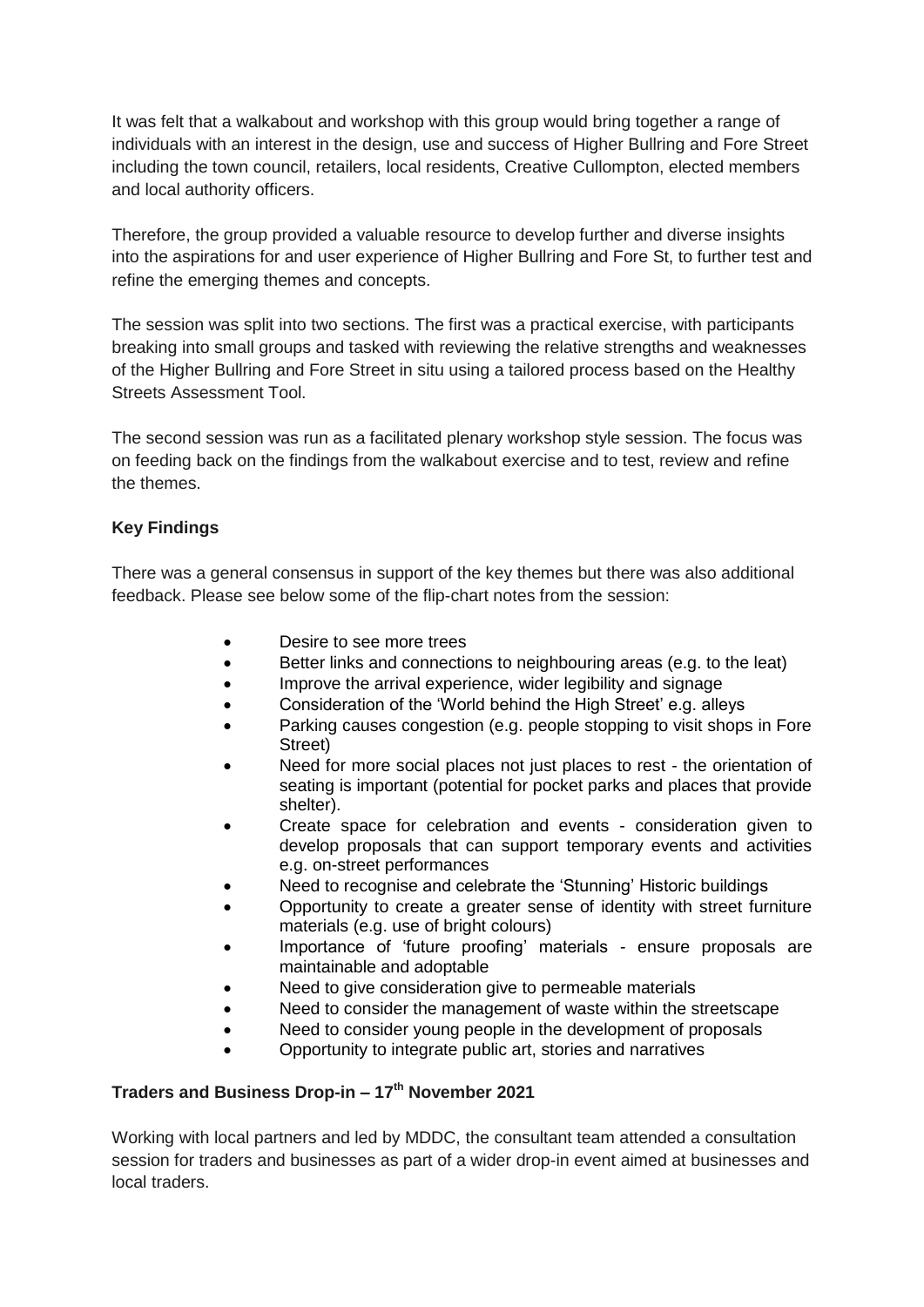The aims of the session were to:

To increase local awareness of the HSHAZ project along with wider MDDC initiatives which could support local trades, providing an opportunity for traders and business owners to ask questions about;

- Higher Bullring/Fore Street public realm enhancement project
- Shopfront Improvement grants
- The Creative Cullompton cultural programme
- Business grants, skills and training opportunities, and projects such as Taste Mid Devon

In terms of the public realm enhancement works for the Higher Bullring, the key focus was:

- To explain the HSHAZ scheme consultation process, and how this consultation fits in with the ongoing consultation process;
- To gain feedback on the emerging themes and initial concepts to identify priorities for the traders and business owners

The format for the session included a number of display boards presenting the key emerging themes and analysis of the study area, using similar material to that presented at Autumn Fest.

The team also utilised a semi-structured question schedule to guide discussions with traders and business representatives. This enabled more qualitative and in-depth discussion with the traders.

In total 8 businesses / traders attended the session. The majority of these were based on or close to the Higher Bullring.

Feedback from the session:

- The trees and listed buildings were seen as key strengths of the town centre
- Allow for expansion of the Farmers Market to be able to utilise more space around the War Memorial, including potentially re-allocation some of the parking spaces. Interest in developing a market layout that would operate in a layout with stalls facing inwards towards a 'street'.
- A number of attendees wanted to see a more decluttered streetscape, with high quality / well maintained materials and a 'shared space' around the War Memorial. One attendee commented "*the pavements are a nightmare*".
- Some respondents suggested moving the bus stop along the road on Higher Bullring to create more space around the war memorial.
- There was a desire to see better management of bins within the public realm to create a more pleasant and safer walking experience.
- Improving the visual appearance of street furniture and also buildings / shop-fronts was seen as important, for example by creating a coherent palette of materials.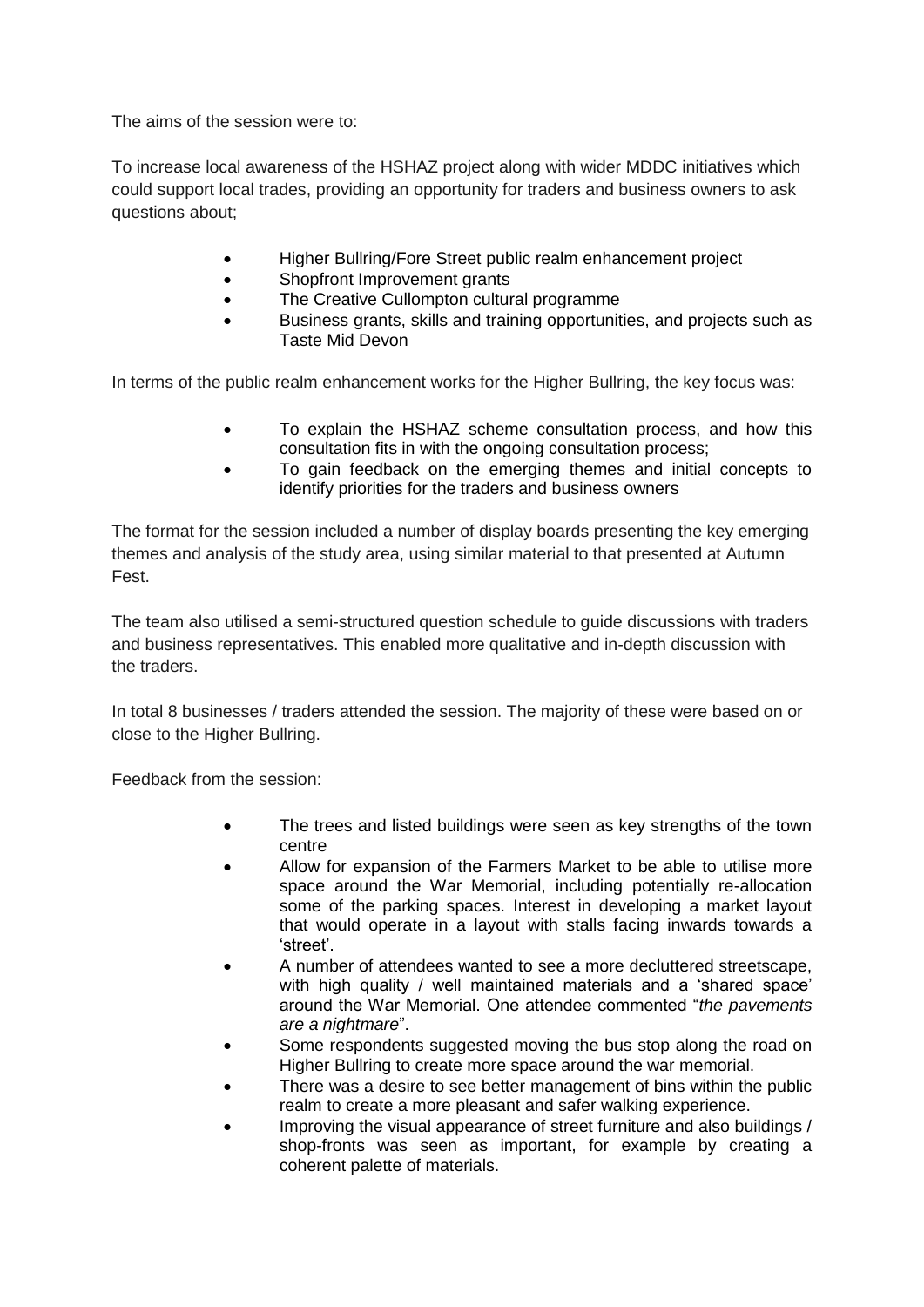- A number of traders highlighted that they needed to receive deliveries from large HGVs through the day and that they would like to see some accommodation for this in the proposals.
- There were also a number of traders who questioned the strategy in relation to parking and charging, with some proposing a longer free parking period for the on-street parking spaces.
- There was a keen interest in how to 'pull' more people into the towncentre and increase footfall with discussion around place marketing, the retail offer and also the 'arrival experience'. Linked to this was a desire to see more consideration given to how to improve signage and links from the M5.

Overall there was a general consensus with the emerging themes presented.